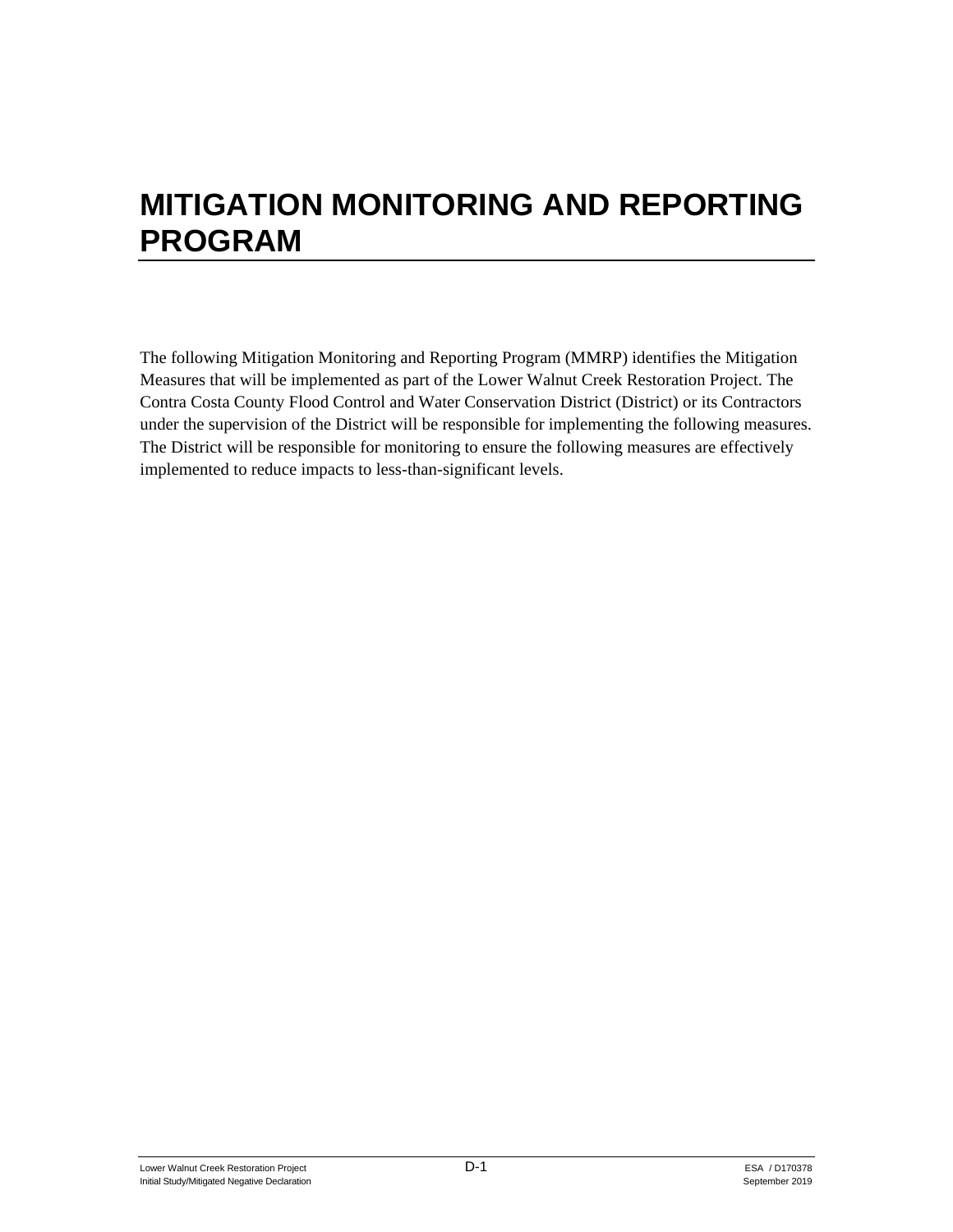| <b>Air Quality</b><br>Mitigation Measure AQ-1: Implement BAAQMD Basic Construction<br>Prior to and<br>Impact AQ-1: The project<br>would result in vehicle<br><b>Mitigation Measures</b><br>during                                                                                                                                                                                                                                                                                                                                                                                                                                                                                                                                                                                                                                                                                                                                                                                                                                                                                                                                                                                                                                                                                                                                                                                                                                                                                                                                                                                                                                                                                                                                                                                                                                                                                                                                                                                                                       | Contra Costa<br><b>County Flood</b><br>Control & Water<br>Conservation<br>District (District);<br>Construction<br>Contractor | <b>BAAQMD</b> and<br><b>District</b> |  |
|-------------------------------------------------------------------------------------------------------------------------------------------------------------------------------------------------------------------------------------------------------------------------------------------------------------------------------------------------------------------------------------------------------------------------------------------------------------------------------------------------------------------------------------------------------------------------------------------------------------------------------------------------------------------------------------------------------------------------------------------------------------------------------------------------------------------------------------------------------------------------------------------------------------------------------------------------------------------------------------------------------------------------------------------------------------------------------------------------------------------------------------------------------------------------------------------------------------------------------------------------------------------------------------------------------------------------------------------------------------------------------------------------------------------------------------------------------------------------------------------------------------------------------------------------------------------------------------------------------------------------------------------------------------------------------------------------------------------------------------------------------------------------------------------------------------------------------------------------------------------------------------------------------------------------------------------------------------------------------------------------------------------------|------------------------------------------------------------------------------------------------------------------------------|--------------------------------------|--|
|                                                                                                                                                                                                                                                                                                                                                                                                                                                                                                                                                                                                                                                                                                                                                                                                                                                                                                                                                                                                                                                                                                                                                                                                                                                                                                                                                                                                                                                                                                                                                                                                                                                                                                                                                                                                                                                                                                                                                                                                                         |                                                                                                                              |                                      |  |
| emissions and fugitive dust<br>construction<br>The following applicable Bay Area Air Quality Management District<br>during construction.<br>(BAAQMD) Basic Construction Mitigation Measures shall be<br>implemented by construction contractors to reduce emissions of fugitive<br>dust and equipment exhaust:<br>• All exposed surfaces (e.g., parking areas, staging areas, soil piles,<br>graded areas, and unpaved access roads) shall be watered two<br>times per day.<br>• All haul trucks transporting soil, sand, or other loose material off site<br>shall be covered.<br>• All visible mud or dirt track-out onto adjacent public roads shall be<br>removed using wet power vacuum street sweepers at least once per<br>day. The use of dry power sweeping is prohibited.<br>• All vehicle speeds on unpaved roads shall be limited to 15 mph<br>within the project area.<br>• All roadways, driveways, and sidewalks to be paved shall be<br>completed as soon as possible. Building pads shall be laid as soon<br>as possible after grading unless seeding or soil binders are used.<br>Idling times shall be minimized either by shutting equipment off when<br>not in use or reducing the maximum idling time to 5 minutes (as<br>required by the California airborne toxics control measure Title 13,<br>Section 2485 of California Code of Regulations [CCR]). Clear<br>signage shall be provided for construction workers at all access<br>points.<br>All construction equipment shall be maintained and properly tuned in<br>accordance with manufacturer's specifications. All equipment shall<br>be checked by a certified mechanic and determined to be running in<br>proper condition prior to operation.<br>• Post a publicly visible sign with the telephone number and person to<br>contact at the District (or its designee) regarding dust complaints.<br>This person shall respond and take corrective action within 48 hours.<br>The BAAQMD's phone number shall also be visible to ensure |                                                                                                                              |                                      |  |

**TABLE D-1 MITIGATION MONITORING AND REPORTING PROGRAM**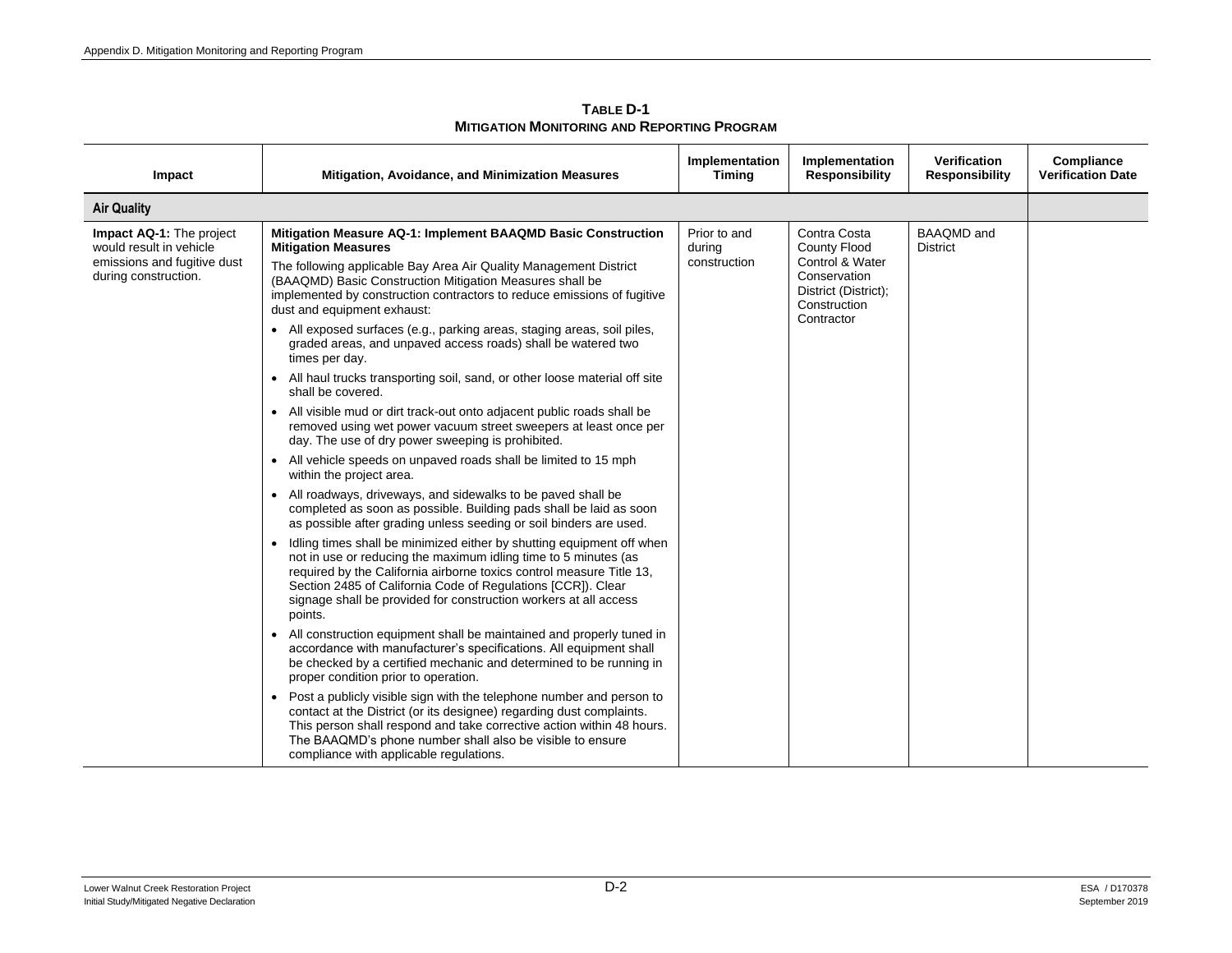| Impact                                                                                       | Mitigation, Avoidance, and Minimization Measures                                                                                                                                                                                                                                                                                                                                                                                                                                                                                                                                                                                                                                                                                                                                                                                                 | Implementation<br>Timing               | Implementation<br><b>Responsibility</b>                                    | <b>Verification</b><br><b>Responsibility</b> | Compliance<br><b>Verification Date</b> |
|----------------------------------------------------------------------------------------------|--------------------------------------------------------------------------------------------------------------------------------------------------------------------------------------------------------------------------------------------------------------------------------------------------------------------------------------------------------------------------------------------------------------------------------------------------------------------------------------------------------------------------------------------------------------------------------------------------------------------------------------------------------------------------------------------------------------------------------------------------------------------------------------------------------------------------------------------------|----------------------------------------|----------------------------------------------------------------------------|----------------------------------------------|----------------------------------------|
| <b>Biological Resources</b>                                                                  |                                                                                                                                                                                                                                                                                                                                                                                                                                                                                                                                                                                                                                                                                                                                                                                                                                                  |                                        |                                                                            |                                              |                                        |
| Impact BIO-1: The project<br>would result in potential<br>impacts on western pond<br>turtle. | Mitigation Measure BIO-1: General Construction-related Mitigation<br><b>Measures</b><br>• A qualified biologist will provide Worker Environmental Awareness<br>Training (WEAT) to field management and construction personnel.<br>Communication efforts and training will take place during<br>preconstruction meetings so that construction personnel are aware<br>of their responsibilities and the importance of compliance. WEAT will<br>identify the types of sensitive resources located in the project area<br>and the measures required to avoid impacts on these resources.<br>Materials covered in the training program will include environmental<br>rules and regulations for the specific project and requirements for<br>limiting activities to the construction right-of-way and avoiding<br>demarcated sensitive resource areas. | Prior to<br>construction               | District and<br><b>Qualified Biologist</b>                                 | <b>District</b>                              |                                        |
|                                                                                              | If new construction personnel are added to the project, the contractor<br>will ensure the new personnel receive WEAT before starting work. A<br>sign-in sheet of those contractor individuals who have received the<br>training will be maintained by the project proponent. A representative<br>will be appointed during the WEAT to be the contact for any<br>employee or contractor who might inadvertently kill or injure a listed<br>species or who finds a dead, injured, or entrapped individual. The<br>representative's name and telephone number will be provided to the<br>U.S. Fish and Wildlife Service (USFWS) before the initiation of<br>ground disturbance.                                                                                                                                                                     | Prior to and<br>during<br>construction | District and<br>Construction<br>Contractor                                 | District and<br><b>USFWS</b>                 |                                        |
|                                                                                              | • If individuals of listed wildlife species may be present and subject to<br>potential injury or mortality from construction activities, a qualified<br>biologist will conduct preconstruction surveys. If a listed wildlife<br>species is discovered, construction activities will not begin in the<br>immediate vicinity of the individual until USFWS and/or CDFW is<br>contacted and the individual has been allowed to leave the<br>construction area.<br>• Minimum qualifications for a qualified biologist will be a four-year<br>college degree in biology or related field and demonstrated<br>experience with the species of concern.<br>• Any special-status species observed during surveys will be reported<br>to the USFWS and CDFW so the observations can be added to the<br>CNDDB.                                              | Prior to<br>construction               | District and<br><b>Qualified Biologist</b>                                 | District, USFWS,<br>and CDFW                 |                                        |
|                                                                                              | • All vehicle operators will limit speed to 15 mph within the project<br>area.                                                                                                                                                                                                                                                                                                                                                                                                                                                                                                                                                                                                                                                                                                                                                                   | Prior to and<br>during<br>construction | District,<br>Construction<br>Contractor, and<br><b>Qualified Biologist</b> | <b>District</b>                              |                                        |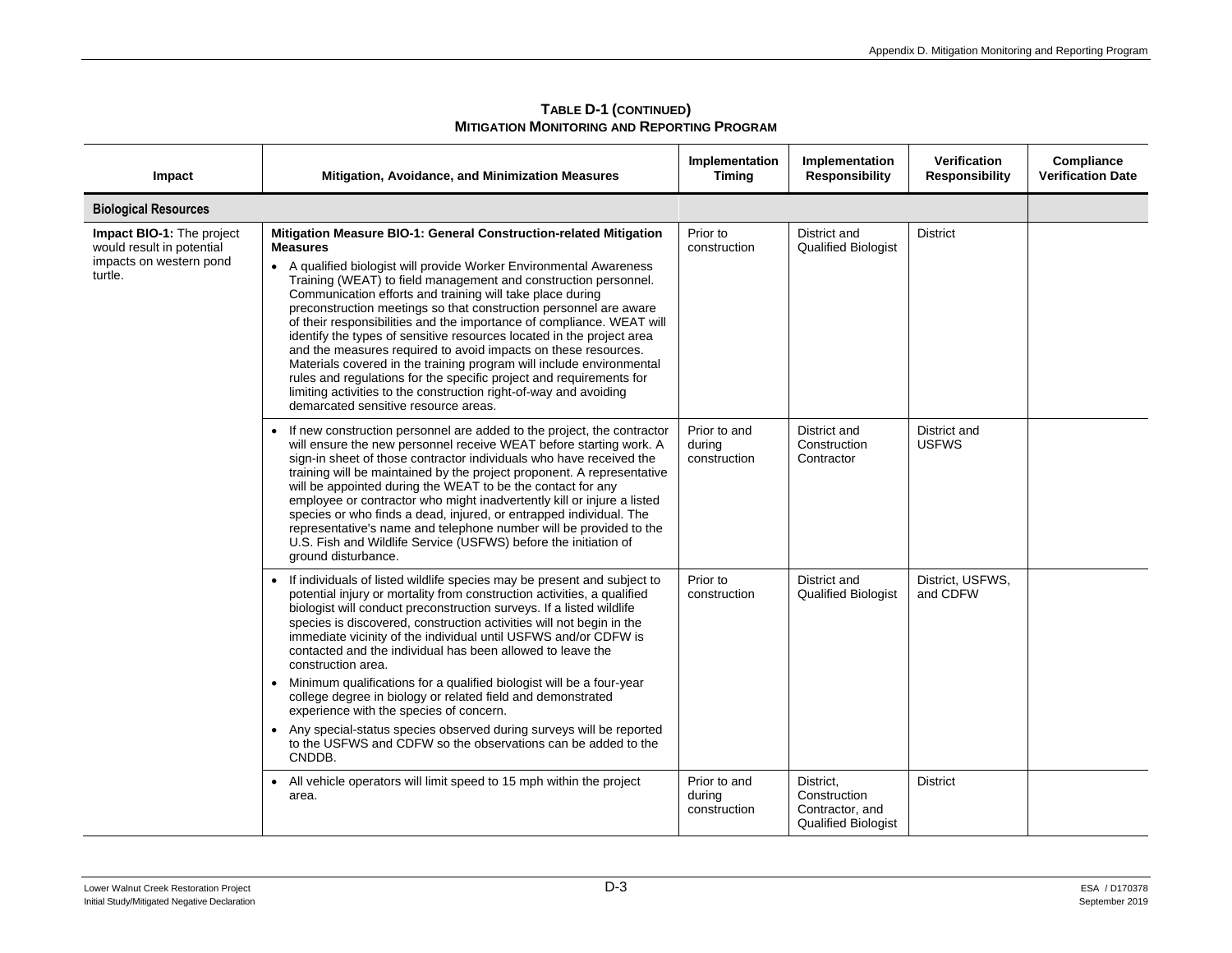| Impact                              | Mitigation, Avoidance, and Minimization Measures                                                                                                                                                                                                                                                                                                                                                                                                                                                                                                                                                                                                                                                                                                                                                                                                                                                                                                                                                                                                                                                                                                                                                                                                                                                                                                                                                                                                                                                                                                                                                                                                                                                                                                                                                                                                                                                                                                                                                                                                                                                                                                                                                                                                                                                                                                                                                                                            | Implementation<br><b>Timing</b>        | Implementation<br><b>Responsibility</b>    | Verification<br><b>Responsibility</b>          | Compliance<br><b>Verification Date</b> |
|-------------------------------------|---------------------------------------------------------------------------------------------------------------------------------------------------------------------------------------------------------------------------------------------------------------------------------------------------------------------------------------------------------------------------------------------------------------------------------------------------------------------------------------------------------------------------------------------------------------------------------------------------------------------------------------------------------------------------------------------------------------------------------------------------------------------------------------------------------------------------------------------------------------------------------------------------------------------------------------------------------------------------------------------------------------------------------------------------------------------------------------------------------------------------------------------------------------------------------------------------------------------------------------------------------------------------------------------------------------------------------------------------------------------------------------------------------------------------------------------------------------------------------------------------------------------------------------------------------------------------------------------------------------------------------------------------------------------------------------------------------------------------------------------------------------------------------------------------------------------------------------------------------------------------------------------------------------------------------------------------------------------------------------------------------------------------------------------------------------------------------------------------------------------------------------------------------------------------------------------------------------------------------------------------------------------------------------------------------------------------------------------------------------------------------------------------------------------------------------------|----------------------------------------|--------------------------------------------|------------------------------------------------|----------------------------------------|
| <b>Biological Resources (cont.)</b> |                                                                                                                                                                                                                                                                                                                                                                                                                                                                                                                                                                                                                                                                                                                                                                                                                                                                                                                                                                                                                                                                                                                                                                                                                                                                                                                                                                                                                                                                                                                                                                                                                                                                                                                                                                                                                                                                                                                                                                                                                                                                                                                                                                                                                                                                                                                                                                                                                                             |                                        |                                            |                                                |                                        |
| Impact BIO-1: cont.                 | Because the work area is larger than 1 acre, the project proponent<br>would be required to prepare a Stormwater Pollution Prevention Plan<br>(SWPPP) for construction activities according to the National<br>Pollutant Discharge Elimination System (NPDES) Construction<br>General Permit requirements (State Water Resources Control Board<br>Order 2009-0009-DWQ). The objectives of the SWPPP will be to (1)<br>identify pollutant sources associated with construction activity and<br>project operations that may affect the quality of stormwater and (2)<br>identify, construct, and implement stormwater pollution prevention<br>measures to reduce pollutants in stormwater discharges during and<br>after construction. The project proponents and/or their contractor(s)<br>will develop and implement a spill prevention and control plan as part<br>of the SWPPP to minimize effects of spills of hazardous, toxic, or<br>petroleum substances during construction of the project.<br>Implementation of this measure will comply with state and federal<br>water quality regulations. The SWPPP will be kept on site during<br>construction activity and during operation of the project and will be<br>made available upon request to representatives of the Regional Water<br>Quality Control Board (Regional Water Board). The SWPPP will<br>include but is not limited to:<br>a) A description of potential pollutants to stormwater from erosion.<br>b) Management of dredged sediments and hazardous materials<br>present on site during construction (including vehicle and<br>equipment fuels).<br>c) Details of how the sediment and erosion control practices comply<br>with state and federal water quality regulations.<br>d) A description of potential pollutants to stormwater resulting from<br>operation of the project.<br>• The SWPPP will include a hazardous materials management plan<br>(HMMP). The plan will describe the actions that will be taken in the<br>event of a spill. The plan also will incorporate preventive measures to<br>be implemented (such as vehicle and equipment staging, cleaning,<br>maintenance, and refueling) and contaminant (including fuel)<br>management and storage. In the event of a contaminant spill, work at<br>the site immediately will cease until the contractor has contained and<br>mitigated the spill. The contractor will immediately prevent further | Prior to and<br>during<br>construction | District and<br>Construction<br>Contractor | District and<br><b>Regional Water</b><br>Board |                                        |
|                                     | contamination, notify appropriate authorities, and mitigate damage as<br>appropriate. Adequate spill containment materials, such as oil diapers                                                                                                                                                                                                                                                                                                                                                                                                                                                                                                                                                                                                                                                                                                                                                                                                                                                                                                                                                                                                                                                                                                                                                                                                                                                                                                                                                                                                                                                                                                                                                                                                                                                                                                                                                                                                                                                                                                                                                                                                                                                                                                                                                                                                                                                                                             |                                        |                                            |                                                |                                        |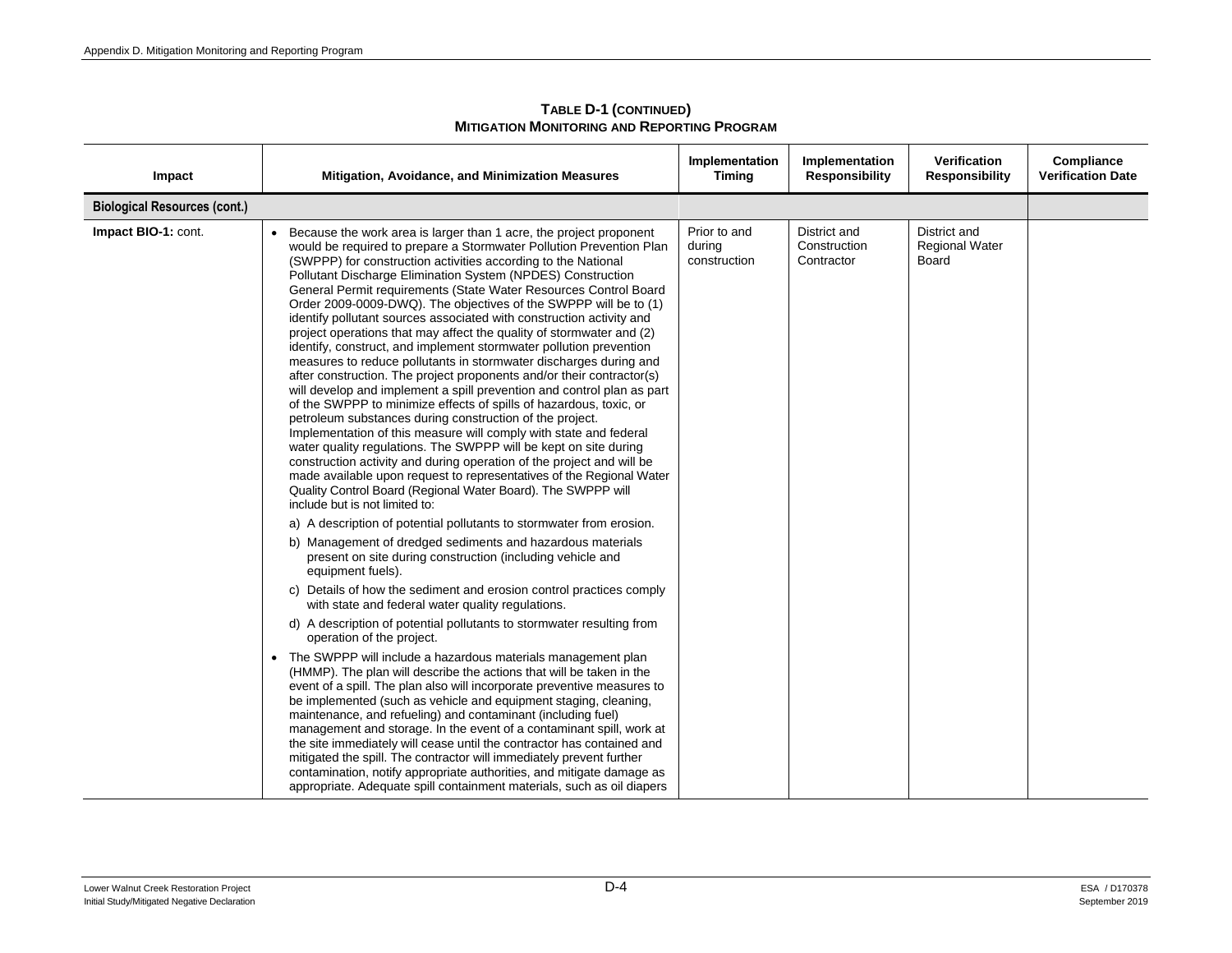| Impact                              | <b>Mitigation, Avoidance, and Minimization Measures</b>                                                                                                                                                                                                                                                                                                                                                                                                                                                                                                             | Implementation<br><b>Timing</b>        | Implementation<br><b>Responsibility</b>    | <b>Verification</b><br><b>Responsibility</b> | Compliance<br><b>Verification Date</b> |
|-------------------------------------|---------------------------------------------------------------------------------------------------------------------------------------------------------------------------------------------------------------------------------------------------------------------------------------------------------------------------------------------------------------------------------------------------------------------------------------------------------------------------------------------------------------------------------------------------------------------|----------------------------------------|--------------------------------------------|----------------------------------------------|----------------------------------------|
| <b>Biological Resources (cont.)</b> |                                                                                                                                                                                                                                                                                                                                                                                                                                                                                                                                                                     |                                        |                                            |                                              |                                        |
| Impact BIO-1: cont.                 | and hydrocarbon cleanup kits, will be available on site at all times.<br>Containers for storage, transportation, and disposal of contaminated<br>absorbent materials will be provided on the project site.                                                                                                                                                                                                                                                                                                                                                          | Prior to and<br>during<br>construction | District and<br>Construction<br>Contractor | <b>District</b>                              |                                        |
|                                     | Do not use any hazardous material in excess of reportable<br>quantities, as specified in Title 40 Code of Federal Regulations<br>(CFR) Part 355, Subpart J, Section 355.50, unless approved in<br>advance by the Office of Emergency Services (OES), and will<br>provide to the OES in the annual compliance report a list of<br>hazardous materials contained at a project site in reportable<br>quantities.                                                                                                                                                       |                                        |                                            |                                              |                                        |
|                                     | Mitigation Measure BIO-2: Avoidance and Minimization Measures<br>for Western Pond Turtle                                                                                                                                                                                                                                                                                                                                                                                                                                                                            | Prior to<br>construction               | District and<br><b>Qualified Biologist</b> | <b>District</b>                              |                                        |
|                                     | • Preconstruction surveys for western pond turtle shall be conducted<br>by a qualified biologist prior to clearing and grubbing, equipment<br>staging, excavation or other construction-related activity or<br>vegetation management activities requiring the use of heavy<br>equipment (e.g., bobcat), within 150 feet of Walnut Creek and<br>Pacheco Creek, as specified below:                                                                                                                                                                                   |                                        |                                            |                                              |                                        |
|                                     | o Prior to conducting preconstruction surveys, the qualified biologist<br>shall prepare a relocation plan that describes the appropriate<br>survey and handling methods for western pond turtle and identify<br>nearby relocation sites where individuals would be relocated if<br>found during the preconstruction surveys. The relocation plan<br>shall be submitted to CDFW for review prior to the start of<br>construction activities. The animal shall be relocated to equivalent<br>or better western pond turtle habitat relative to where it was<br>found. |                                        |                                            |                                              |                                        |
|                                     | Preconstruction surveys shall be conducted within 5 days prior to,<br>$\circ$<br>and again immediately prior to activities described in the first<br>bullet, above, to identify any presence of western pond turtle.                                                                                                                                                                                                                                                                                                                                                |                                        |                                            |                                              |                                        |
|                                     | The qualified biologist shall monitor areas described in the first<br>$\circ$<br>bullet above, to identify and relocate western pond turtle as<br>necessary. If western pond turtle is observed within the<br>construction area, the qualified biologist shall relocate the<br>individual according to the relocation plan above.                                                                                                                                                                                                                                   |                                        |                                            |                                              |                                        |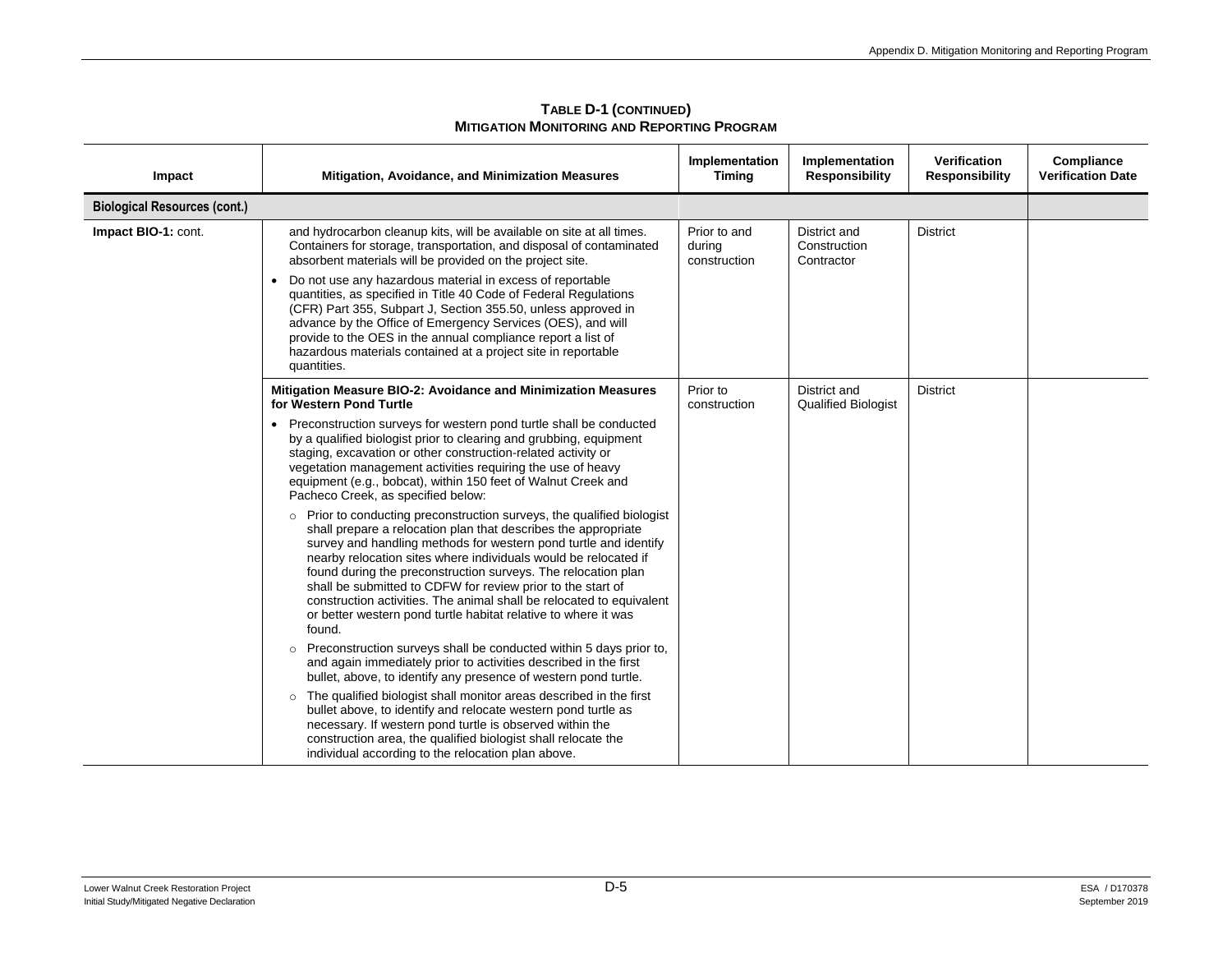| TABLE D-1 (CONTINUED)                              |
|----------------------------------------------------|
| <b>MITIGATION MONITORING AND REPORTING PROGRAM</b> |

| Impact                                                           | Mitigation, Avoidance, and Minimization Measures                                                                                                                                                                                                                                                                                                                                                                                                                                                                                                                                                                                                                                                                                                                                                                                                                                                                                                                                                                                                                                                                                                                                                                                                                                                                                                                                                                                                                                                                                                                                                                                                                                                                                                                                                                                                                                                                                                                                                                                                                                                                                                                                                                                                | Implementation<br><b>Timing</b> | Implementation<br><b>Responsibility</b>    | <b>Verification</b><br><b>Responsibility</b> | Compliance<br><b>Verification Date</b> |
|------------------------------------------------------------------|-------------------------------------------------------------------------------------------------------------------------------------------------------------------------------------------------------------------------------------------------------------------------------------------------------------------------------------------------------------------------------------------------------------------------------------------------------------------------------------------------------------------------------------------------------------------------------------------------------------------------------------------------------------------------------------------------------------------------------------------------------------------------------------------------------------------------------------------------------------------------------------------------------------------------------------------------------------------------------------------------------------------------------------------------------------------------------------------------------------------------------------------------------------------------------------------------------------------------------------------------------------------------------------------------------------------------------------------------------------------------------------------------------------------------------------------------------------------------------------------------------------------------------------------------------------------------------------------------------------------------------------------------------------------------------------------------------------------------------------------------------------------------------------------------------------------------------------------------------------------------------------------------------------------------------------------------------------------------------------------------------------------------------------------------------------------------------------------------------------------------------------------------------------------------------------------------------------------------------------------------|---------------------------------|--------------------------------------------|----------------------------------------------|----------------------------------------|
| <b>Biological Resources (cont.)</b>                              |                                                                                                                                                                                                                                                                                                                                                                                                                                                                                                                                                                                                                                                                                                                                                                                                                                                                                                                                                                                                                                                                                                                                                                                                                                                                                                                                                                                                                                                                                                                                                                                                                                                                                                                                                                                                                                                                                                                                                                                                                                                                                                                                                                                                                                                 |                                 |                                            |                                              |                                        |
| Impact BIO-2: The project                                        | See Mitigation Measure BIO-1: General Construction-related Mitigation Measures above.                                                                                                                                                                                                                                                                                                                                                                                                                                                                                                                                                                                                                                                                                                                                                                                                                                                                                                                                                                                                                                                                                                                                                                                                                                                                                                                                                                                                                                                                                                                                                                                                                                                                                                                                                                                                                                                                                                                                                                                                                                                                                                                                                           |                                 |                                            |                                              |                                        |
| would result in potential<br>impacts on special-status<br>birds. | Mitigation Measure BIO-3: Avoid and Minimize Impacts to Nesting<br>Birds, Except Rails (see Mitigation Measure BIO-4 for rails)                                                                                                                                                                                                                                                                                                                                                                                                                                                                                                                                                                                                                                                                                                                                                                                                                                                                                                                                                                                                                                                                                                                                                                                                                                                                                                                                                                                                                                                                                                                                                                                                                                                                                                                                                                                                                                                                                                                                                                                                                                                                                                                 | Prior to and<br>during          | District and<br><b>Qualified Biologist</b> | <b>District</b>                              |                                        |
|                                                                  | Project staging, project construction, vegetation removal (e.g., clearing<br>and grubbing), vegetation management activities requiring heavy<br>equipment, or tree trimming shall be performed outside of the bird<br>nesting season (February 1st through August 31st) to avoid impacts to<br>nesting birds; if these activities must be performed during the nesting<br>bird season, a qualified biologist shall be retained to conduct a pre-<br>construction survey in the project construction and staging areas for<br>nesting birds and verify the presence or absence of nesting birds no<br>more than 14 calendar days prior to construction activities or after any<br>construction breaks of 14 calendar days or more. Surveys shall be<br>performed for the project construction and staging areas and suitable<br>habitat within 250 feet of the project construction and staging areas in<br>order to locate any active passerine (perching bird) nests and within 500<br>feet of the project construction and staging areas to locate any active<br>raptor (birds of prey) nest. If nesting birds and raptors do not occur<br>within 250 and 500 feet of the Project area, respectively, then no further<br>action is required if construction begins within 14 calendar days.<br>If active nests are located during the pre-construction bird nesting<br>surveys, no-disturbance buffer zones shall be established around nests,<br>with a buffer size established by the qualified biologist. Typically, these<br>buffer distances are between 50 feet and 250 feet for passerines and<br>between 300 feet and 500 feet for raptors. These distances may be<br>adjusted depending on the level of surrounding ambient activity and if<br>an obstruction, such as a building or structure, is within line-of-sight<br>between the nest and construction. Reduced buffers may be allowed if a<br>full-time qualified biologist is present to monitor the nest and has<br>authority to halt construction if bird behavior indicates continued<br>activities could lead to nest failure. Buffered zones shall be avoided<br>during construction-related activities until young have fledged or the<br>nest is otherwise abandoned. | construction                    |                                            |                                              |                                        |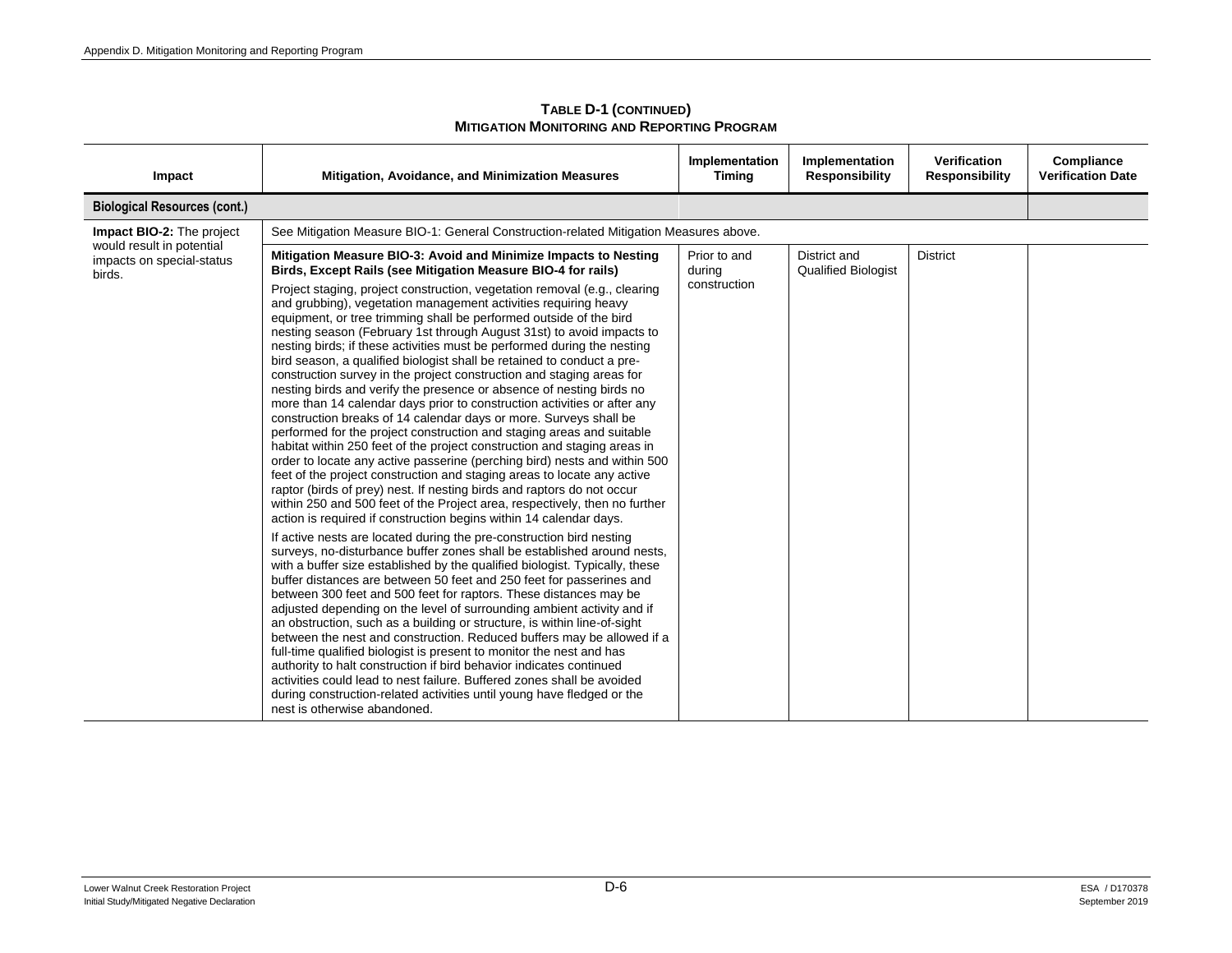| TABLE D-1 (CONTINUED)                       |  |
|---------------------------------------------|--|
| Mitigation Monitoring and Reporting Program |  |

| Impact                                                                               | Mitigation, Avoidance, and Minimization Measures                                                                                                                                                                                                                                                                                                                                                                                                                                                                                                                                                                                                                                                                                                                                                                                                                                                                                                                   | Implementation<br><b>Timing</b>        | Implementation<br><b>Responsibility</b>    | <b>Verification</b><br><b>Responsibility</b> | Compliance<br><b>Verification Date</b> |
|--------------------------------------------------------------------------------------|--------------------------------------------------------------------------------------------------------------------------------------------------------------------------------------------------------------------------------------------------------------------------------------------------------------------------------------------------------------------------------------------------------------------------------------------------------------------------------------------------------------------------------------------------------------------------------------------------------------------------------------------------------------------------------------------------------------------------------------------------------------------------------------------------------------------------------------------------------------------------------------------------------------------------------------------------------------------|----------------------------------------|--------------------------------------------|----------------------------------------------|----------------------------------------|
| <b>Biological Resources (cont.)</b>                                                  |                                                                                                                                                                                                                                                                                                                                                                                                                                                                                                                                                                                                                                                                                                                                                                                                                                                                                                                                                                    |                                        |                                            |                                              |                                        |
| Impact BIO-3: The project                                                            | See Mitigation Measure BIO-1: General Construction-related Mitigation Measures above.                                                                                                                                                                                                                                                                                                                                                                                                                                                                                                                                                                                                                                                                                                                                                                                                                                                                              |                                        |                                            |                                              |                                        |
| would result in potential<br>impacts on California black<br>rail and Ridgway's rail. | Mitigation Measure BIO-4: Avoid and Minimize Impacts to<br>California Black Rail and Ridgway's Rail                                                                                                                                                                                                                                                                                                                                                                                                                                                                                                                                                                                                                                                                                                                                                                                                                                                                | Prior to and<br>during                 | District and<br>Construction               | District, USFWS,<br>and CDFW                 |                                        |
|                                                                                      | • To minimize or avoid the loss of individual California black rail and<br>Ridgway's rail, construction activities, including vegetation<br>management activities requiring heavy equipment, adjacent to tidal<br>marsh areas (within 500 feet [150 meters] or a distance determined<br>in coordination with U.S. Fish and Wildlife (USFWS) or the California<br>Department of Fish and Wildlife (CDFW), shall be avoided during the<br>breeding season from February 1 through August 31.                                                                                                                                                                                                                                                                                                                                                                                                                                                                         | construction                           | Contractor                                 |                                              |                                        |
|                                                                                      | • If areas within or adjacent to rail habitat cannot be avoided during the<br>breeding season (February 1 through August 31), protocol-level<br>surveys shall be conducted to determine rail nesting locations. The<br>surveys will focus on potential habitat that could be disturbed by<br>construction activities during the breeding season to ensure that rails<br>are not breeding in these locations.                                                                                                                                                                                                                                                                                                                                                                                                                                                                                                                                                       | Prior to and<br>during<br>construction | District and<br><b>Qualified Biologist</b> | District, USFWS                              |                                        |
|                                                                                      | Survey methods for rails will follow the Site-Specific Protocol for<br>Monitoring Marsh Birds, which was developed for use by USFWS<br>and partners to improve bay-wide monitoring accuracy by<br>standardizing surveys and increasing the ability to share data (Wood<br>et al. 2017). Surveys are concentrated during the approximate period<br>of peak detectability, January 15 to March 25 and are structured to<br>efficiently sample an area in three rounds of surveys by broadcasting<br>calls of target species during specific periods of each survey round.<br>Call broadcast increase the probability of detection compared to<br>passive surveys when no call broadcasting is employed. This<br>protocol has since been adopted by Invasive Spartina Project (ISP)<br>and Point Blue Conservation Science to survey Ridgway's rails at<br>sites throughout San Francisco Bay Estuary. The survey protocol for<br>Ridgway's rail is summarized below. |                                        |                                            |                                              |                                        |
|                                                                                      | o Previously used survey locations (points) should be used when<br>available to maintain consistency with past survey results.<br>Adjacent points should be at least 200 meters apart along<br>transects in or adjacent to areas representative of the marsh.<br>Points should be located to minimize disturbances to marsh<br>vegetation. Up to 8 points can be located on a transect.                                                                                                                                                                                                                                                                                                                                                                                                                                                                                                                                                                            |                                        |                                            |                                              |                                        |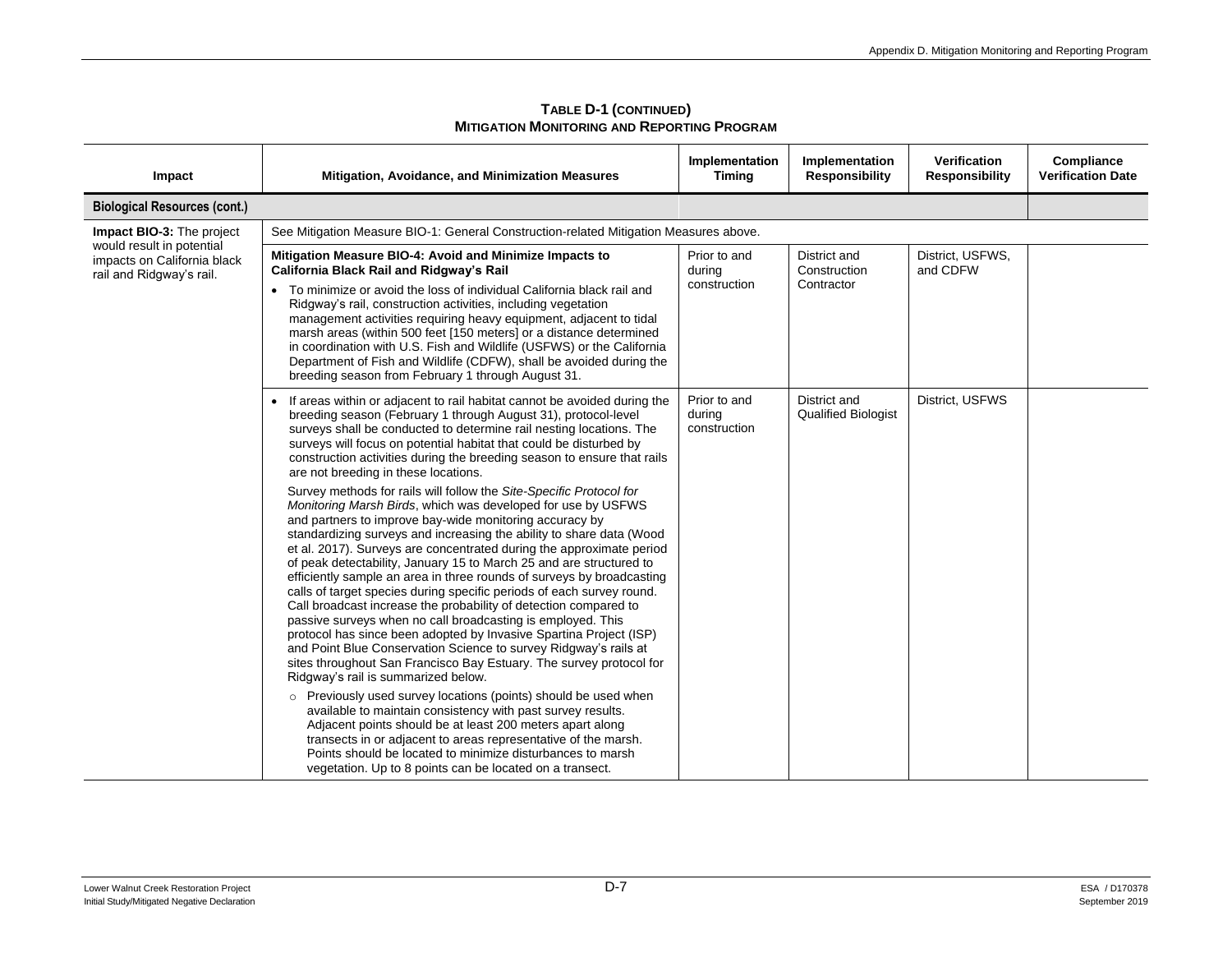| Impact                              | Mitigation, Avoidance, and Minimization Measures                                                                                                                                                                                                                                                                                                                                                                                                                                                                                                                                                                                                                                                                                                                                                                                                                                                                                                                                                                                                                                                                                                                                                                                                                                                                                                                          | Implementation<br><b>Timing</b> | Implementation<br><b>Responsibility</b>                                                   | <b>Verification</b><br><b>Responsibility</b> | Compliance<br><b>Verification Date</b> |
|-------------------------------------|---------------------------------------------------------------------------------------------------------------------------------------------------------------------------------------------------------------------------------------------------------------------------------------------------------------------------------------------------------------------------------------------------------------------------------------------------------------------------------------------------------------------------------------------------------------------------------------------------------------------------------------------------------------------------------------------------------------------------------------------------------------------------------------------------------------------------------------------------------------------------------------------------------------------------------------------------------------------------------------------------------------------------------------------------------------------------------------------------------------------------------------------------------------------------------------------------------------------------------------------------------------------------------------------------------------------------------------------------------------------------|---------------------------------|-------------------------------------------------------------------------------------------|----------------------------------------------|----------------------------------------|
| <b>Biological Resources (cont.)</b> |                                                                                                                                                                                                                                                                                                                                                                                                                                                                                                                                                                                                                                                                                                                                                                                                                                                                                                                                                                                                                                                                                                                                                                                                                                                                                                                                                                           |                                 |                                                                                           |                                              |                                        |
| Impact BIO-3: cont.                 | o At each transect, three surveys (rounds) are to be conducted,<br>with the first round of surveys initiated between January 15 and<br>February 6, the second round performed February 7 to February<br>28, and the third round March 1 to March 25. Surveys should be<br>spaced at least one week apart and the period between March 25<br>to April 15 can be used to complete surveys delayed by logistical<br>or weather issues. A Federal Endangered Species Act Section<br>$10(a)(1)(A)$ permit is required to conduct active surveys.<br>Each point on a transect will be surveyed for 10 minutes each<br>$\circ$<br>round. A recording of calls available from USFWS is broadcast at<br>each point. The recording consists of 5 minutes of silence,<br>followed by a 30-second recording of Ridgway's rail vocalizations,<br>followed by 30 seconds of silence, followed by a 30-second<br>recording of California black rail, followed by 3.5 minutes of<br>silence.<br>If no breeding Ridgway's rails or black rails are detected during<br>$\bullet$<br>surveys, or if their breeding territories can be avoided by 500 feet<br>(150 meters), then project activities may proceed at that location.<br>If protocol surveys determine that breeding Ridgway's rails or black<br>$\bullet$<br>rails are present in the project area, the following measures would | Prior to and<br>during          | District, Qualified<br>Biologist,                                                         | District, USFWS,<br>and CDFW                 |                                        |
|                                     | apply to project activities conducted during their breeding season<br>(February 1- August 31):<br>○ A USFWS- and CDFW-approved biologist with experience<br>recognizing Ridgway's rail and black rail vocalizations will be on<br>site during construction activities occurring within 500 feet (150)<br>meters) of suitable rail breeding habitat.<br>o All biologists accessing the tidal marsh will be trained in<br>Ridgway's rail and black rail biology and vocalizations, and will be<br>familiar with both species of rail and their nests.                                                                                                                                                                                                                                                                                                                                                                                                                                                                                                                                                                                                                                                                                                                                                                                                                       | construction                    | USFWS- and<br>CDFW-approved<br>biologist                                                  |                                              |                                        |
|                                     | o If a Ridgway's rail or black rail vocalizes or flushes within 10<br>meters, it is possible that a nest or young are nearby. If an<br>alarmed bird or nest is detected, work will be stopped,<br>and workers will leave the immediate area carefully and quickly.<br>An alternate route will be selected that avoids this area, and the<br>location of the sighting will be recorded to inform future activities<br>in the area.<br>o All crews working in the marsh during rail breeding season will be<br>trained and supervised by a USFWS- and CDFW-approved rail<br>biologist.                                                                                                                                                                                                                                                                                                                                                                                                                                                                                                                                                                                                                                                                                                                                                                                      | During<br>construction          | District,<br>Construction<br>Contractor,<br>USFWS- and<br>CDFW-approved<br>rail biologist | District, USFWS,<br>and CDFW                 |                                        |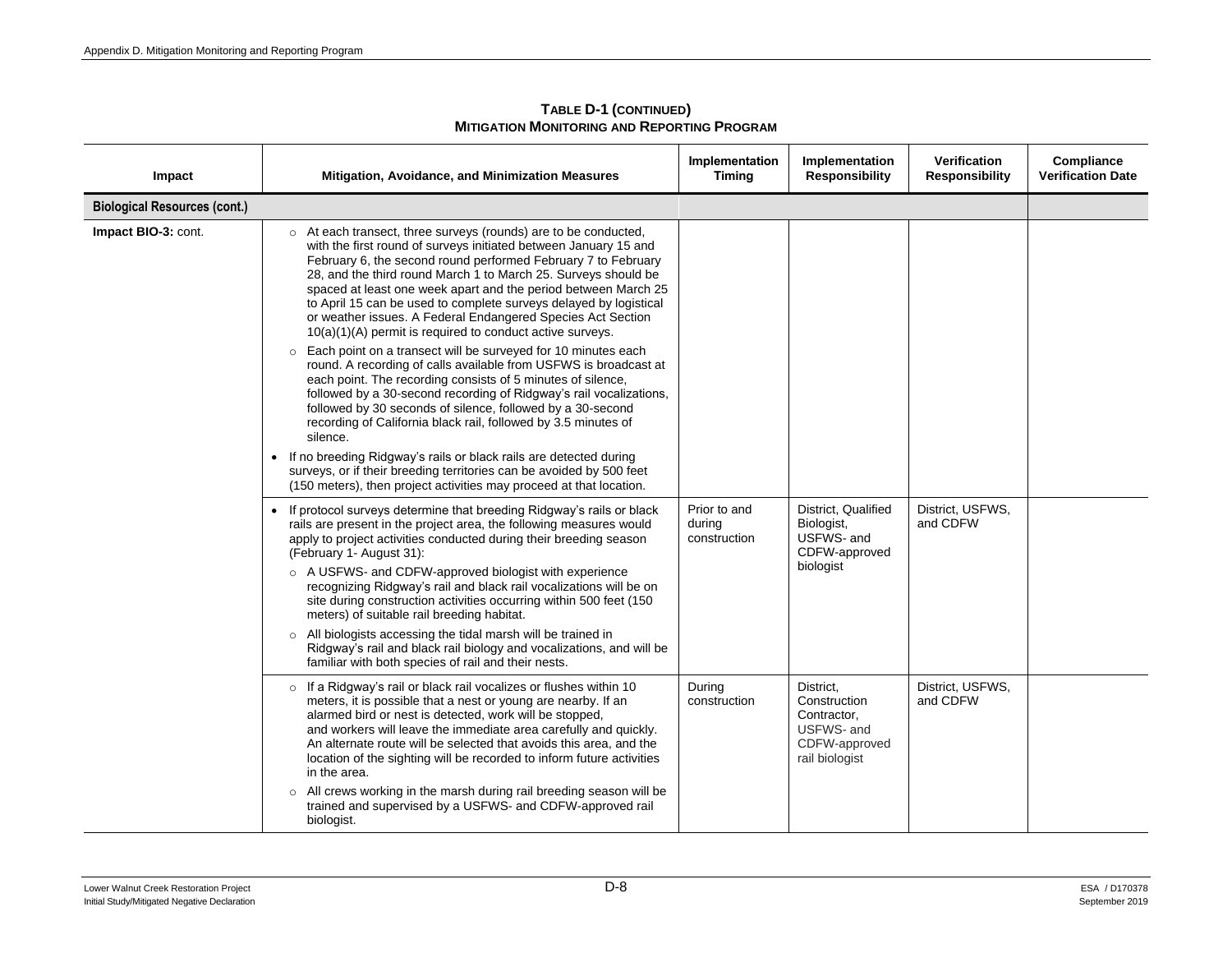| Impact                                                                         | Mitigation, Avoidance, and Minimization Measures                                                                                                                                                                                                                                                                                                                                                                                                                                                                                                                                                                                                                                                                                                                                                                                                                                                                                                            | Implementation<br><b>Timing</b>                | Implementation<br><b>Responsibility</b>                             | <b>Verification</b><br><b>Responsibility</b> | Compliance<br><b>Verification Date</b> |  |  |
|--------------------------------------------------------------------------------|-------------------------------------------------------------------------------------------------------------------------------------------------------------------------------------------------------------------------------------------------------------------------------------------------------------------------------------------------------------------------------------------------------------------------------------------------------------------------------------------------------------------------------------------------------------------------------------------------------------------------------------------------------------------------------------------------------------------------------------------------------------------------------------------------------------------------------------------------------------------------------------------------------------------------------------------------------------|------------------------------------------------|---------------------------------------------------------------------|----------------------------------------------|----------------------------------------|--|--|
| <b>Biological Resources (cont.)</b>                                            |                                                                                                                                                                                                                                                                                                                                                                                                                                                                                                                                                                                                                                                                                                                                                                                                                                                                                                                                                             |                                                |                                                                     |                                              |                                        |  |  |
| Impact BIO-3: cont.                                                            | o If any activities will be conducted during the rail breeding season<br>in Ridgway's rail- or black rail-occupied marshes, biologists will<br>have maps or GPS locations of the most current occurrences on<br>the site and will proceed cautiously and minimize time spent in<br>areas where rails were detected.                                                                                                                                                                                                                                                                                                                                                                                                                                                                                                                                                                                                                                         | Prior to and<br>during<br>construction         | District and<br><b>Qualified Biologist</b>                          | <b>District</b>                              |                                        |  |  |
|                                                                                | ○ All personnel walking in the marsh will be required to limit time<br>spent within 50 meters of an identified Ridgway's rail or black rail<br>calling center to half an hour or less.                                                                                                                                                                                                                                                                                                                                                                                                                                                                                                                                                                                                                                                                                                                                                                      | Prior to, during,<br>and post-<br>construction | District,<br>Construction<br>Contractor, and<br>qualified biologist | <b>District</b>                              |                                        |  |  |
|                                                                                | For vegetation management activities in suitable habitat for<br>Ridgway's rail or black rail, the following measures will be<br>implemented:<br>o Only herbicides to be used will be EPA-certified for use                                                                                                                                                                                                                                                                                                                                                                                                                                                                                                                                                                                                                                                                                                                                                  | Prior to, during,<br>and post-<br>construction | District and<br>Vegetation<br>Management<br>Contractor              | <b>District</b>                              |                                        |  |  |
|                                                                                | in/adjacent to aquatic environments.                                                                                                                                                                                                                                                                                                                                                                                                                                                                                                                                                                                                                                                                                                                                                                                                                                                                                                                        |                                                |                                                                     |                                              |                                        |  |  |
|                                                                                | $\circ$ Vegetation management activities will be limited to areas outside<br>of tidal marsh and non-tidal pickleweed marsh habitats.                                                                                                                                                                                                                                                                                                                                                                                                                                                                                                                                                                                                                                                                                                                                                                                                                        |                                                |                                                                     |                                              |                                        |  |  |
| Impact BIO-4: The project                                                      | See Mitigation Measure BIO-1 above.                                                                                                                                                                                                                                                                                                                                                                                                                                                                                                                                                                                                                                                                                                                                                                                                                                                                                                                         |                                                |                                                                     |                                              |                                        |  |  |
| would result in potential<br>impacts on salt marsh<br>harvest mouse and Suisun | Mitigation Measure BIO-5: Avoid and Minimize Impacts to Salt<br><b>Marsh Harvest Mouse and Suisun shrew</b>                                                                                                                                                                                                                                                                                                                                                                                                                                                                                                                                                                                                                                                                                                                                                                                                                                                 | Prior to<br>construction                       | District, USFWS-<br>and CDFW-                                       | District, USFWS,<br>and CDFW                 |                                        |  |  |
| shrew.                                                                         | • A USFWS and CDFW-approved biologist, with knowledge and<br>experience with salt marsh harvest mouse habitat requirements, will<br>conduct pre-construction surveys for the species and identify and<br>mark suitable salt marsh harvest mouse marsh habitat prior to<br>project initiation.                                                                                                                                                                                                                                                                                                                                                                                                                                                                                                                                                                                                                                                               |                                                | approved biologist                                                  |                                              |                                        |  |  |
|                                                                                | Ground disturbance to suitable salt marsh harvest mouse habitat<br>(including, but not limited to pickleweed, and emergent salt marsh<br>vegetation including bulrush and cattails) will be avoided to the<br>extent feasible. Where salt marsh harvest mouse habitat cannot be<br>avoided - such as for channel excavation, access routes and<br>grading, or anywhere else that vegetation could be trampled or<br>crushed by work activities - vegetation will be removed from the<br>ground disturbance work area plus a 10-foot buffer around the area,<br>as well as any access routes within salt marsh harvest mouse<br>habitat, utilizing mechanized hand tools or by another method<br>approved by the USFWS and CDFW. Vegetation height shall be<br>maintained at or below 5 inches above ground. Vegetation removal<br>in salt marsh harvest mouse habitat will be conducted under the<br>supervision of the USFWS- and CDFW-approved biologist. | Prior to<br>construction                       | District, USFWS-<br>and CDFW-<br>approved biologist                 | District, USFWS,<br>and CDFW                 |                                        |  |  |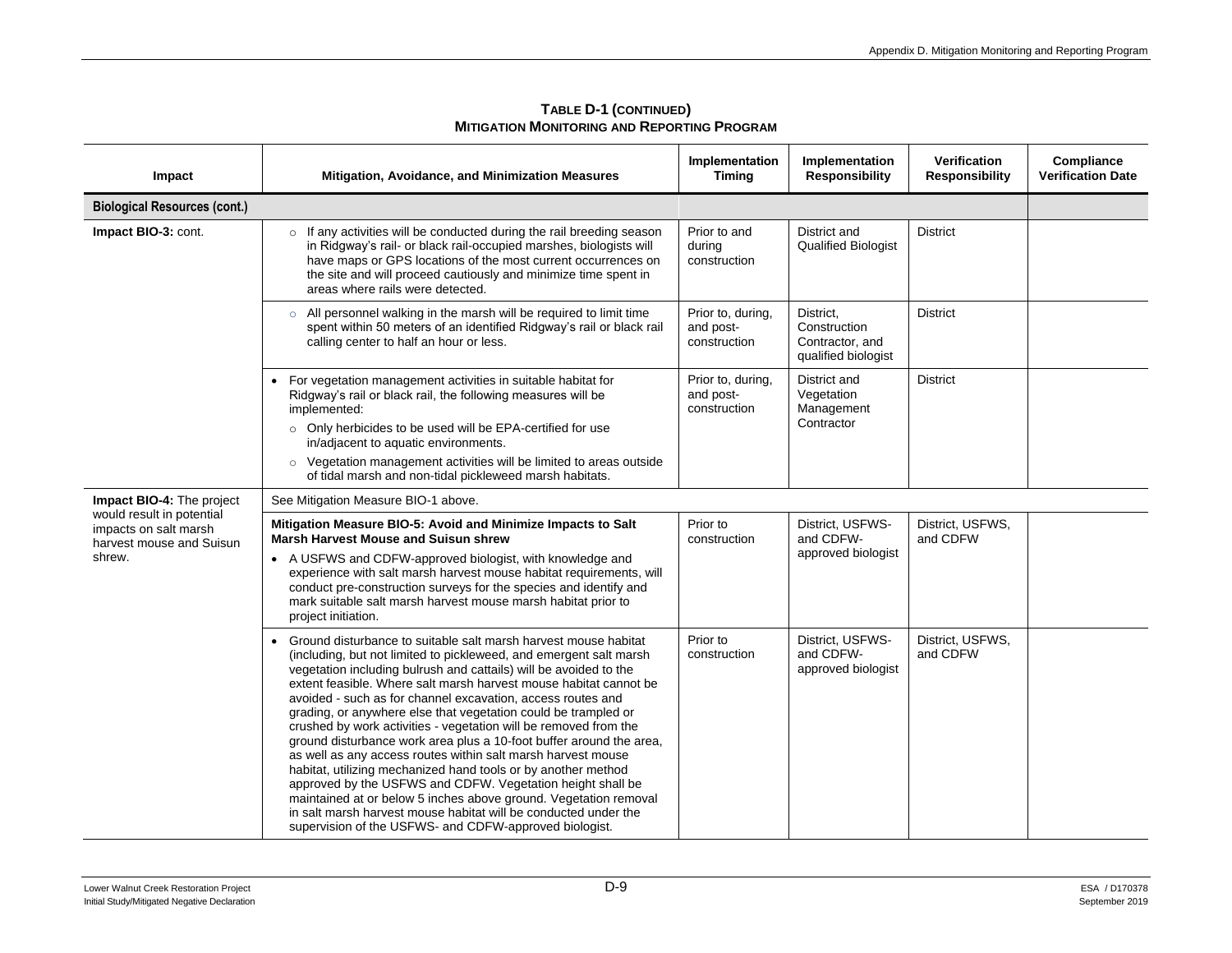| Impact                              | Mitigation, Avoidance, and Minimization Measures                                                                                                                                                                                                                                                                                                                                                                                                                                                                                                                                                                                                                                                                                                                                                                                                                                                                                                                                                                                                                                                                                                                                                                                                                                                                                                                                                                                                                                                      | Implementation<br><b>Timing</b>                                                    | Implementation<br><b>Responsibility</b>                                                                                                         | <b>Verification</b><br><b>Responsibility</b> | Compliance<br><b>Verification Date</b> |
|-------------------------------------|-------------------------------------------------------------------------------------------------------------------------------------------------------------------------------------------------------------------------------------------------------------------------------------------------------------------------------------------------------------------------------------------------------------------------------------------------------------------------------------------------------------------------------------------------------------------------------------------------------------------------------------------------------------------------------------------------------------------------------------------------------------------------------------------------------------------------------------------------------------------------------------------------------------------------------------------------------------------------------------------------------------------------------------------------------------------------------------------------------------------------------------------------------------------------------------------------------------------------------------------------------------------------------------------------------------------------------------------------------------------------------------------------------------------------------------------------------------------------------------------------------|------------------------------------------------------------------------------------|-------------------------------------------------------------------------------------------------------------------------------------------------|----------------------------------------------|----------------------------------------|
| <b>Biological Resources (cont.)</b> |                                                                                                                                                                                                                                                                                                                                                                                                                                                                                                                                                                                                                                                                                                                                                                                                                                                                                                                                                                                                                                                                                                                                                                                                                                                                                                                                                                                                                                                                                                       |                                                                                    |                                                                                                                                                 |                                              |                                        |
| Impact BIO-4: cont.                 | • To protect salt marsh harvest mouse from construction-related traffic,<br>access roads, haul routes, and staging areas within 200 feet of salt<br>marsh harvest mouse habitat will be bordered by temporary<br>exclusion fencing. The fence should be made of a smooth material<br>that does not allow salt marsh harvest mouse to climb or pass<br>through, of a minimum above-ground height of 30 inches, and the<br>bottom should be buried to a depth of at least 6 inches so that mice<br>cannot crawl under the fence. Any supports for the salt marsh<br>harvest mouse exclusion fencing (e.g., t-posts) will be placed on the<br>inside of the project area. The last 5 feet of the fence shall be angled<br>away from the road to direct wildlife away from the road. A USFWS-<br>and CDFW-approved biologist with previous salt marsh harvest<br>mouse experience will be on site during fence installation and will<br>check the fence alignment prior to vegetation clearing and fence<br>installation to ensure no salt marsh harvest mice are present.<br>Salt marsh harvest mouse marsh habitat that must be accessed by<br>$\bullet$<br>mini-excavators or other vehicles to complete project construction<br>(e.g., excavating connector channels to Lower Walnut Creek) will be<br>protected through use of low ground pressure (LGP) equipment,<br>wooden or PVC marsh mats, or other method approved by USFWS<br>and CDFW following vegetation removal (see 3rd bullet, above). | Prior to and<br>during<br>construction                                             | District,<br>Construction<br>Contractor,<br>USFWS- and<br>CDFW-approved<br>biologist with<br>previous salt<br>marsh harvest<br>mouse experience | District, USFWS,<br>and CDFW                 |                                        |
|                                     | Construction activities related to restoration and recreational<br>infrastructure, as well as ongoing Operations and Maintenance<br>activities will be scheduled to avoid extreme high tides when there is<br>potential for salt marsh harvest mouse to move to higher, drier<br>grounds, such as ruderal and grassland habitats. Extreme high tides<br>would be in excess of six feet as predicted for the nearest tide<br>gauge, Point Chicago tide gauge.<br>• All construction equipment and materials will be staged on existing<br>roadways and away from suitable wetland habitats when not in use.                                                                                                                                                                                                                                                                                                                                                                                                                                                                                                                                                                                                                                                                                                                                                                                                                                                                                            | Prior to and<br>during<br>construction;<br>During<br>Operations and<br>Maintenance | District.<br>Construction<br>Contractor                                                                                                         | <b>District</b>                              |                                        |
|                                     | • Vegetation shall be removed from all non-marsh areas of<br>disturbance (driving roads, grading and stockpiling areas) to<br>discourage presence of salt marsh harvest mouse.                                                                                                                                                                                                                                                                                                                                                                                                                                                                                                                                                                                                                                                                                                                                                                                                                                                                                                                                                                                                                                                                                                                                                                                                                                                                                                                        | Prior to and<br>during<br>construction                                             | District,<br>Construction<br>contractor                                                                                                         | <b>District</b>                              |                                        |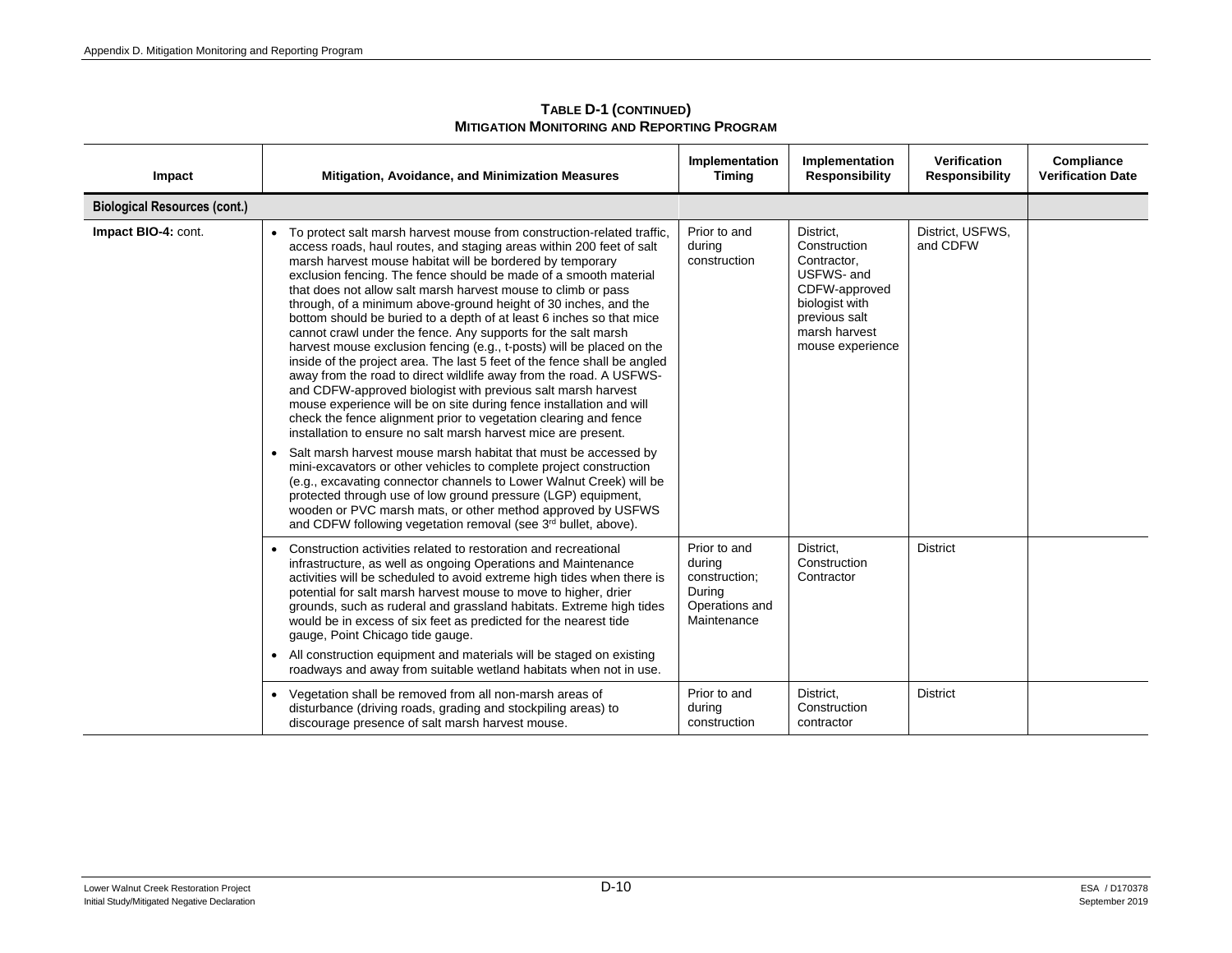| Impact                              | <b>Mitigation, Avoidance, and Minimization Measures</b>                                                                                                                                                                                                                                                                                                                                                                                                                                                                                                                                                                                                                                                                                                                                                                                                                                                                                             | Implementation<br><b>Timing</b>                | Implementation<br><b>Responsibility</b>                                                                                                          | Verification<br><b>Responsibility</b> | Compliance<br><b>Verification Date</b> |
|-------------------------------------|-----------------------------------------------------------------------------------------------------------------------------------------------------------------------------------------------------------------------------------------------------------------------------------------------------------------------------------------------------------------------------------------------------------------------------------------------------------------------------------------------------------------------------------------------------------------------------------------------------------------------------------------------------------------------------------------------------------------------------------------------------------------------------------------------------------------------------------------------------------------------------------------------------------------------------------------------------|------------------------------------------------|--------------------------------------------------------------------------------------------------------------------------------------------------|---------------------------------------|----------------------------------------|
| <b>Biological Resources (cont.)</b> |                                                                                                                                                                                                                                                                                                                                                                                                                                                                                                                                                                                                                                                                                                                                                                                                                                                                                                                                                     |                                                |                                                                                                                                                  |                                       |                                        |
| Impact BIO-4: cont.                 | A USFWS- and CDFW-approved biologist with previous salt marsh<br>$\bullet$<br>harvest mouse monitoring and/or surveying experience will be on<br>site during construction activities occurring in suitable habitat. The<br>biologist will document compliance with the project permit conditions<br>and avoidance and conservation measures. The USFWS- and<br>CDFW-approved biologist has the authority to stop project activities if<br>any of the requirements associated with these measures is not being<br>fulfilled. If salt marsh harvest mouse is observed in the work area,<br>construction activities will cease in the immediate vicinity of the salt<br>marsh harvest mouse. The individual will be allowed to leave the<br>area before work is resumed. If the individual does not move on its<br>own volition, the USFWS-approved biologist would contact USFWS<br>(and CDFW if appropriate) for further guidance on how to proceed. | During<br>Construction                         | District, USFWS-<br>and CDFW-<br>approved biologist<br>with previous salt<br>marsh harvest<br>mouse monitoring<br>and/or surveying<br>experience | District, USFWS,<br>and CDFW          |                                        |
|                                     | If the USFWS- and CDFW-approved biologist has requested work<br>$\bullet$<br>stoppage because of take of any of the listed species, or if a dead or<br>injured salt marsh harvest mouse is observed, the USFWS and<br>CDFW will be notified within one day by email or telephone.                                                                                                                                                                                                                                                                                                                                                                                                                                                                                                                                                                                                                                                                   | During<br>Construction                         | District, USFWS-<br>and CDFW-<br>approved biologist<br>with previous salt<br>marsh harvest<br>mouse monitoring<br>and/or surveying<br>experience | District, USFW,<br>and CDFW           |                                        |
|                                     | For vegetation management activities in suitable habitat for salt<br>$\bullet$<br>marsh harvest mouse and Suisun shrew, the following measures<br>shall be implemented:<br>o Only herbicides to be used will be EPA certified for use<br>in/adjacent to aquatic environments.<br>$\circ$ Work in upland habitat within 100 feet of salt marsh harvest<br>mouse and Suisun shrew habitat will be scheduled to avoid<br>extreme high tides when there is potential for salt marsh harvest<br>mouse and Suisun shrew to move to higher, drier grounds, such<br>as ruderal and grassland habitats. Extreme high tides would be in<br>excess of six feet as predicted for the nearest tide gauge, Port<br>Chicago tide gauge.                                                                                                                                                                                                                            | Prior to, during,<br>and after<br>construction | District, and<br>Vegetation<br>Management<br>Contractor:<br>Construction<br>contractor                                                           | <b>District</b>                       |                                        |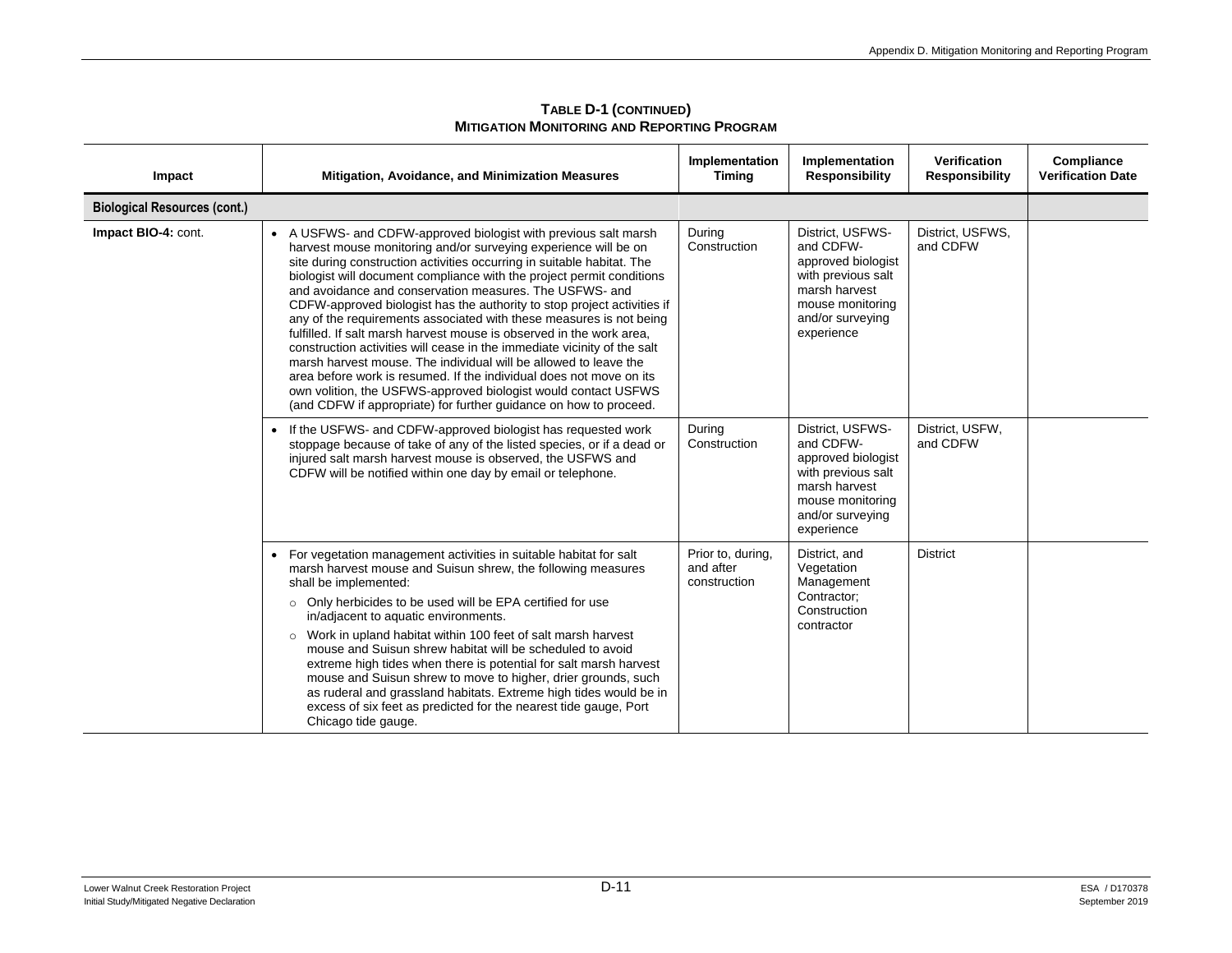| Impact                                                                                         | <b>Mitigation, Avoidance, and Minimization Measures</b>                                                                                                                                                                                                                                                                                                                                                                                                                                                                                                                                                                                                                                                                                                                                                                                                                                                            | Implementation<br><b>Timing</b> | Implementation<br><b>Responsibility</b>    | <b>Verification</b><br><b>Responsibility</b> | Compliance<br><b>Verification Date</b> |
|------------------------------------------------------------------------------------------------|--------------------------------------------------------------------------------------------------------------------------------------------------------------------------------------------------------------------------------------------------------------------------------------------------------------------------------------------------------------------------------------------------------------------------------------------------------------------------------------------------------------------------------------------------------------------------------------------------------------------------------------------------------------------------------------------------------------------------------------------------------------------------------------------------------------------------------------------------------------------------------------------------------------------|---------------------------------|--------------------------------------------|----------------------------------------------|----------------------------------------|
| <b>Biological Resources (cont.)</b>                                                            |                                                                                                                                                                                                                                                                                                                                                                                                                                                                                                                                                                                                                                                                                                                                                                                                                                                                                                                    |                                 |                                            |                                              |                                        |
| Impact BIO-5: The project<br>would result in potential<br>impacts on special-status<br>plants. | Mitigation Measure BIO-6: Special-Status Plant Protection<br>To ensure protection of special-status plants, the following measures<br>will be implemented.                                                                                                                                                                                                                                                                                                                                                                                                                                                                                                                                                                                                                                                                                                                                                         | Prior to<br>construction        | District and<br><b>Qualified Biologist</b> | <b>District</b>                              |                                        |
|                                                                                                | Prior to the start of construction, a qualified biologist shall conduct a<br>properly-timed special-status plant survey for Suisun marsh aster,<br>delta tule pea, soft bird's beak, Mason's lilaeopsis, Bolander's water<br>hemlock, delta mudwort, Congdon's tarplant, pappose tarplant, Marin<br>knotweed, San Joaquin spearscale, Santa Cruz tarplant, Contra<br>Costa goldfields and long-styled sand spurrey within the species'<br>suitable habitat within the un-surveyed portions within the project<br>work limits. This includes portions of the State Lands Commission<br>parcel and the Suisun Properties parcel in the North Reach, the<br>Acme landfill parcel in the Middle Reach, and the Conco parcel in the<br>South Reach. The survey will follow the CDFW Guidelines for<br>Assessing the Effects of Proposed Projects on Rare, Threatened,<br>and Endangered Plants and Natural Communities. |                                 |                                            |                                              |                                        |
|                                                                                                | If special-status plant species occur within the project work limits,<br>$\bullet$<br>then the biologist will establish an adequate buffer area for each<br>plant population to exclude activities that directly remove or alter the<br>habitat of, or result in indirect adverse impacts on, the special-status<br>plant species.                                                                                                                                                                                                                                                                                                                                                                                                                                                                                                                                                                                 |                                 |                                            |                                              |                                        |
|                                                                                                | • A qualified biologist will oversee installation of a temporary, plastic<br>mesh-type construction fence (Tensor Polygrid or equivalent) at least<br>4 feet (1.2 meters) tall around any established buffer areas to<br>prevent encroachment by construction vehicles and personnel. The<br>qualified biologist will determine the exact location of the fencing.<br>The fencing will be strung tightly on posts set at maximum intervals<br>of 10 feet (3 meters) and will be checked and maintained weekly until<br>all construction is complete. The buffer zone established by the<br>fencing will be marked by a sign stating:                                                                                                                                                                                                                                                                               |                                 |                                            |                                              |                                        |
|                                                                                                | $\circ$ "This is habitat of [list rare plant(s)], and must not be disturbed.<br>This species is protected by [the ESA of 1973, as<br>amended/CESA/California Native Plant Protection Act]."                                                                                                                                                                                                                                                                                                                                                                                                                                                                                                                                                                                                                                                                                                                        |                                 |                                            |                                              |                                        |
|                                                                                                | No construction activity, including grading, shall be allowed until<br>condition number 3 is satisfied.                                                                                                                                                                                                                                                                                                                                                                                                                                                                                                                                                                                                                                                                                                                                                                                                            | Prior to<br>construction        | District and<br><b>Qualified Biologist</b> | <b>District</b>                              |                                        |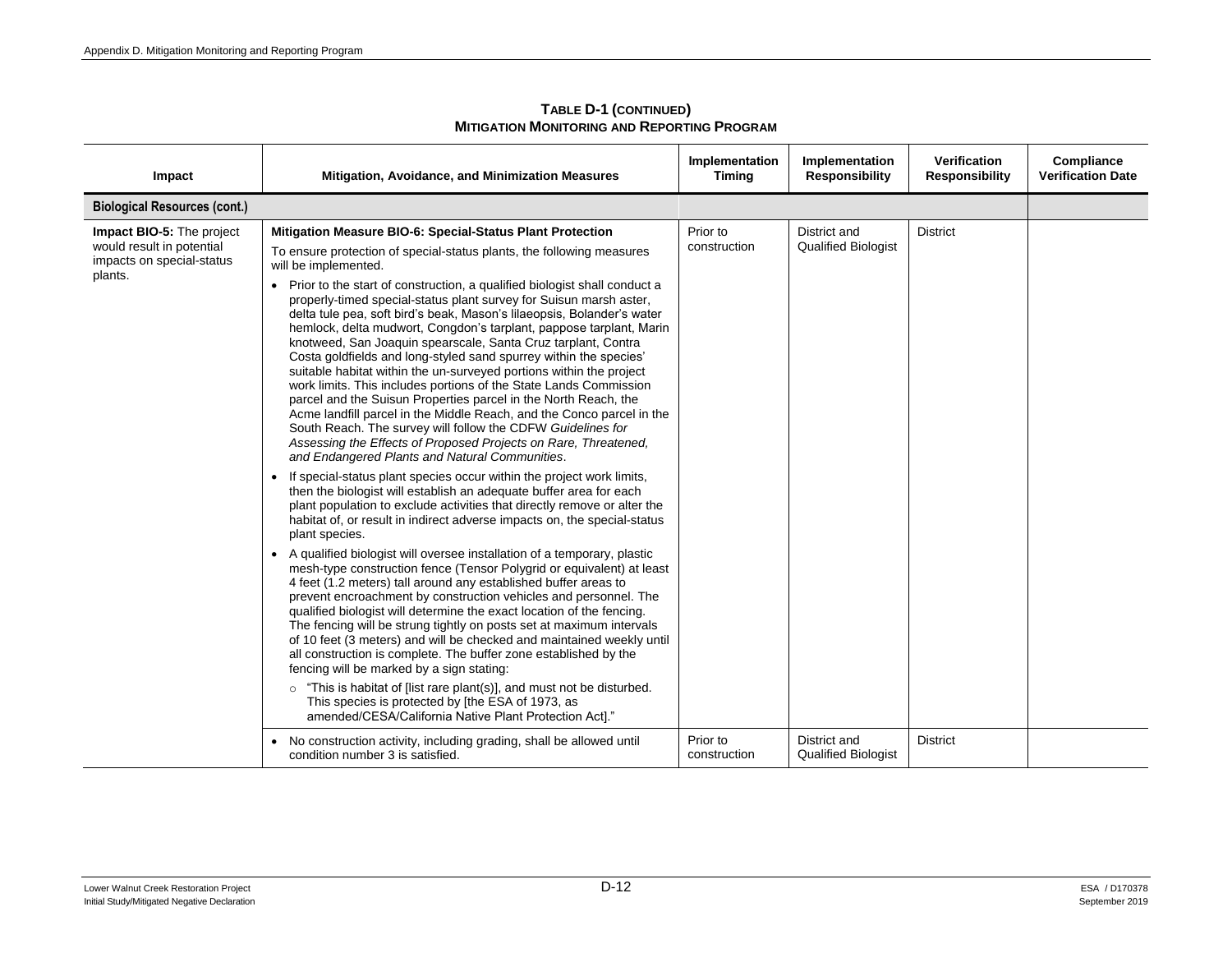| Impact                              | Mitigation, Avoidance, and Minimization Measures                                                                                                                                                                                                                                                                                                                                                                                                                                                                                                                                                                                                                                                                                                                                                                                                                                                                                                                                                                                                                                                                                                                                                                                                                                                                                                      | Implementation<br><b>Timing</b> | Implementation<br><b>Responsibility</b>                | Verification<br><b>Responsibility</b> | Compliance<br><b>Verification Date</b> |
|-------------------------------------|-------------------------------------------------------------------------------------------------------------------------------------------------------------------------------------------------------------------------------------------------------------------------------------------------------------------------------------------------------------------------------------------------------------------------------------------------------------------------------------------------------------------------------------------------------------------------------------------------------------------------------------------------------------------------------------------------------------------------------------------------------------------------------------------------------------------------------------------------------------------------------------------------------------------------------------------------------------------------------------------------------------------------------------------------------------------------------------------------------------------------------------------------------------------------------------------------------------------------------------------------------------------------------------------------------------------------------------------------------|---------------------------------|--------------------------------------------------------|---------------------------------------|----------------------------------------|
| <b>Biological Resources (cont.)</b> |                                                                                                                                                                                                                                                                                                                                                                                                                                                                                                                                                                                                                                                                                                                                                                                                                                                                                                                                                                                                                                                                                                                                                                                                                                                                                                                                                       |                                 |                                                        |                                       |                                        |
| Impact BIO-5: cont.                 | If direct impacts cannot be avoided, the District shall prepare a plan<br>for minimizing the impacts by one or more of the following methods:<br>1) salvage and replant plants at the same location following<br>construction; 2) salvage and relocate the plants to a suitable off-site<br>location with long-term assurance of site protection; 3) collect seeds<br>or other propagules for reintroduction at the site or elsewhere; or 4)<br>payment of fees in lieu of preservation of individual plants, to be<br>used for conservation efforts elsewhere.                                                                                                                                                                                                                                                                                                                                                                                                                                                                                                                                                                                                                                                                                                                                                                                       | Prior to<br>construction        | District and<br><b>Qualified Biologist</b>             | <b>District</b>                       |                                        |
|                                     | If indirect impacts to special-status plants due to restoration-related<br>introduction of tidal hydrology to non-tidal areas cannot be avoided,<br>the District shall prepare a plan for minimizing the impacts by one or<br>more of the following methods: 1) if the special-status plant<br>population is likely to survive the hydrologic modification (based on<br>an assessment by the District's biologist), monitor the at-risk special-<br>status plant population over 5 years after the hydrologic modification,<br>along with a reference population, to verify that there have been no<br>adverse indirect impacts to the population. If at any point within the<br>5-years of monitoring, the population is determined to be at risk from<br>project impacts based on monitoring results, then implement (2); 2) if<br>the special-status plant population is not likely to survive the<br>hydrologic modification, then: 1) salvage and relocate the plants to a<br>suitable location on site; or 2) salvage and relocate the plants to a<br>suitable off-site location with long-term assurance of site protection;<br>or 3) collect seeds or other propagules for reintroduction at the site<br>or elsewhere; or, 4) payment of fees in lieu of preservation of<br>individual plants, to be used for conservation efforts elsewhere. | Prior to<br>construction        | District and<br><b>Qualified Biologist</b>             | <b>District</b>                       |                                        |
|                                     | The success criterion for any seeded, planted, and/or relocated<br>plants shall be full replacement at a 1:1 ratio after five years.<br>Monitoring surveys of the seeded, planted, or transplanted<br>individuals shall be conducted for a minimum of five years, to ensure<br>that the success criterion can be achieved at year 5. If it appears the<br>success criterion would not be met after five years, contingency<br>measures may be applied. Such measures shall include, but not be<br>limited to: additional seeding and planting; altering or implementing<br>weed management activities; or, introducing or altering other<br>management activities.                                                                                                                                                                                                                                                                                                                                                                                                                                                                                                                                                                                                                                                                                    | Post-<br>construction           | District and<br>Vegetation<br>Management<br>Contractor | <b>District</b>                       |                                        |
|                                     | Any special-status plant species observed during surveys will be<br>reported to the USFWS and CDFW and submitted to the CNDDB.                                                                                                                                                                                                                                                                                                                                                                                                                                                                                                                                                                                                                                                                                                                                                                                                                                                                                                                                                                                                                                                                                                                                                                                                                        | Prior to<br>construction        | District and<br><b>Qualified Biologist</b>             | District, USFWS,<br>and CDFW          |                                        |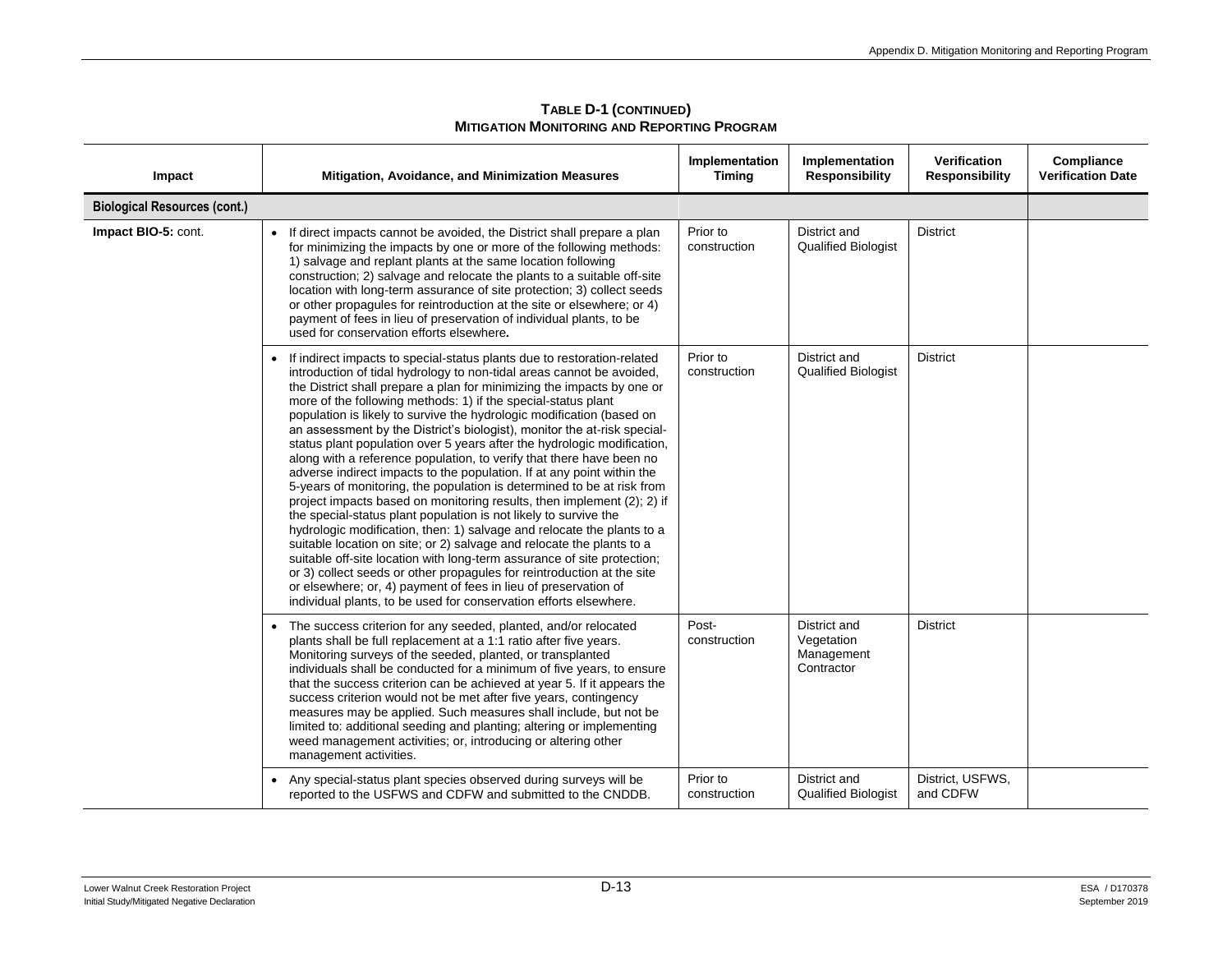| Impact                                                                                       | <b>Mitigation, Avoidance, and Minimization Measures</b>                                                                                                                                                                                                                                                                                                                                                                                                                                                                                                                                                                                                                                                                                                                                                                                                                                                                                                                                                                                                                                                                                                                                                                                                                                                                                          | Implementation<br><b>Timing</b>        | Implementation<br><b>Responsibility</b>    | Verification<br><b>Responsibility</b> | Compliance<br><b>Verification Date</b> |
|----------------------------------------------------------------------------------------------|--------------------------------------------------------------------------------------------------------------------------------------------------------------------------------------------------------------------------------------------------------------------------------------------------------------------------------------------------------------------------------------------------------------------------------------------------------------------------------------------------------------------------------------------------------------------------------------------------------------------------------------------------------------------------------------------------------------------------------------------------------------------------------------------------------------------------------------------------------------------------------------------------------------------------------------------------------------------------------------------------------------------------------------------------------------------------------------------------------------------------------------------------------------------------------------------------------------------------------------------------------------------------------------------------------------------------------------------------|----------------------------------------|--------------------------------------------|---------------------------------------|----------------------------------------|
| <b>Biological Resources (cont.)</b>                                                          |                                                                                                                                                                                                                                                                                                                                                                                                                                                                                                                                                                                                                                                                                                                                                                                                                                                                                                                                                                                                                                                                                                                                                                                                                                                                                                                                                  |                                        |                                            |                                       |                                        |
| Impact BIO-6: The project<br>would result in potential<br>impacts on special-status<br>fish. | Mitigation Measure BIO-7: Construction Work Window for Special-<br><b>Status Fish</b><br>To minimize or avoid the loss of individual special-status fish species, in<br>water work shall be limited to September 1 – November 30. If in water<br>work cannot be avoided during this period, measures outlined in<br>Mitigation Measures BIO-8 and BIO-9 shall also be implemented.                                                                                                                                                                                                                                                                                                                                                                                                                                                                                                                                                                                                                                                                                                                                                                                                                                                                                                                                                               | During<br>construction                 | District and<br>Construction<br>Contractor | <b>District</b>                       |                                        |
|                                                                                              | Mitigation Measure BIO-8: Protect Water Quality for Fish Habitat<br>Prior to the start of construction of the tidal connector channels, the<br>District shall isolate the work area from Lower Walnut and Pacheco<br>Creeks using a silt curtain with a floating boom installed at the<br>confluence of the new tidal channels and the creeks. Installation of the<br>silt curtain shall contain turbidity and sediment resulting from<br>construction activity, exclude fish from access to the active construction<br>area, and allow water to pass between the connector channels and the<br>creeks with the tides. The curtain shall span the width of the connector<br>channel and shall be at least 6 feet tall to maintain a fish barrier at high<br>tide. The curtain will consist of permeable filter fabric supported by a line<br>of floats on the water surface and a line of weights on the channel<br>bottom. The curtain shall be monitored and maintained regularly.                                                                                                                                                                                                                                                                                                                                                             | Prior to<br>construction               | District and<br>Construction<br>Contractor | <b>District</b>                       |                                        |
|                                                                                              | Mitigation Measure BIO-9: Fish and Marine Mammal Protection<br><b>During Pile Driving</b><br>Prior to the start of any in-water construction that would require pile<br>driving, the project sponsor shall prepare a National Marine Fisheries<br>Service (NMFS)-approved sound attenuation monitoring plan to protect<br>fish and marine mammals, and the approved plan shall be implemented<br>during construction. This plan shall provide detail on the sound<br>attenuation system, detail methods used to monitor and verify sound<br>levels during pile driving activities (if required based on projected in-<br>water noise levels), and describe best management practices to reduce<br>impact pile-driving in the aquatic environment to an intensity level less<br>than 183 dB (sound exposure level, SEL) impulse noise level for fish at<br>a distance of 33 feet, and 160 dB (root mean square pressure level,<br>RMS) impulse noise level or 120 dB (RMS) continuous noise level for<br>marine mammals at a distance of 1,640 feet. The plan shall incorporate,<br>but not be limited to, the following best management practices:<br>• All in-water construction shall be conducted within the established<br>environmental work window between June 1 and November 30,<br>designed to avoid potential impacts to fish species. | Prior to and<br>during<br>construction | District and<br>Construction<br>contractor | District, NMFS                        |                                        |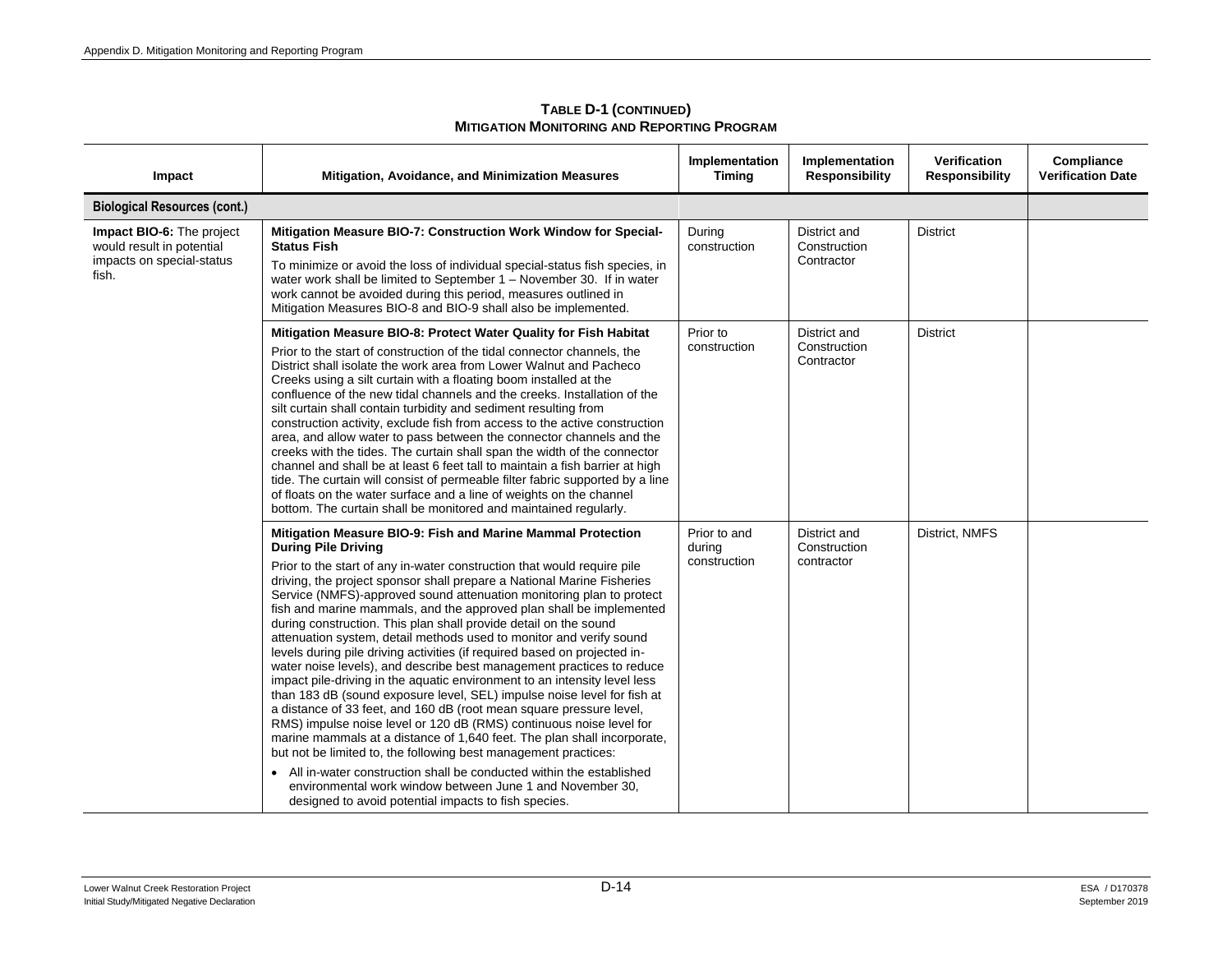| Impact                                                    | Mitigation, Avoidance, and Minimization Measures                                                                                                                                                                                                                                                                                                                                                                                                                                                                                                                                                                                                                                                           | Implementation<br><b>Timing</b>        | Implementation<br><b>Responsibility</b>    | <b>Verification</b><br><b>Responsibility</b> | Compliance<br><b>Verification Date</b> |
|-----------------------------------------------------------|------------------------------------------------------------------------------------------------------------------------------------------------------------------------------------------------------------------------------------------------------------------------------------------------------------------------------------------------------------------------------------------------------------------------------------------------------------------------------------------------------------------------------------------------------------------------------------------------------------------------------------------------------------------------------------------------------------|----------------------------------------|--------------------------------------------|----------------------------------------------|----------------------------------------|
| <b>Biological Resources (cont.)</b>                       |                                                                                                                                                                                                                                                                                                                                                                                                                                                                                                                                                                                                                                                                                                            |                                        |                                            |                                              |                                        |
| Impact BIO-6: cont.                                       | To the extent feasible vibratory pile drivers shall be used for the<br>installation of all support piles. Vibratory pile driving shall be<br>conducted following the U.S. Army Corps of Engineers "Proposed<br>Procedures for Permitting Projects that will Not Adversely Affect<br>Selected Listed Species in California." USFWS and NMFS<br>completed Section 7 consultation on this document, which<br>establishes general procedures for minimizing impacts to natural<br>resources associated with projects in or adjacent to jurisdictional<br>waters.                                                                                                                                               |                                        |                                            |                                              |                                        |
|                                                           | A soft start technique to impact hammer pile driving shall be<br>$\bullet$<br>implemented, at the start of each work day or after a break in impact<br>hammer driving of 30 minutes or more, to give fish and marine<br>mammals an opportunity to vacate the area.                                                                                                                                                                                                                                                                                                                                                                                                                                         |                                        |                                            |                                              |                                        |
|                                                           | If during the use of an impact hammer, established NMFS pile<br>$\bullet$<br>driving thresholds are exceeded, a bubble curtain or other sound<br>attenuation method as described in the NMFS-approved sound<br>attenuation monitoring plan shall be utilized to reduce sound levels<br>below the criteria described above. If NMFS sound level criteria are<br>still exceeded with the use of attenuation methods, a NMFS-<br>approved biological monitor shall be available to conduct surveys<br>before and during pile driving to inspect the work zone and adjacent<br>waters for marine mammals. The monitor shall be present as<br>specified by the NMFS during impact pile driving and ensure that: |                                        |                                            |                                              |                                        |
|                                                           | o The safety zones established in the sound monitoring plan for the<br>protection of marine mammals are maintained.<br>o Work activities are halted when a marine mammal enters a safety                                                                                                                                                                                                                                                                                                                                                                                                                                                                                                                   |                                        |                                            |                                              |                                        |
|                                                           | zone and resumed only after the animal has been gone from the<br>area for a minimum of 15 minutes                                                                                                                                                                                                                                                                                                                                                                                                                                                                                                                                                                                                          |                                        |                                            |                                              |                                        |
| Impact BIO-7: The project                                 | See Mitigation Measure BIO-1: General Mitigation Measures above.                                                                                                                                                                                                                                                                                                                                                                                                                                                                                                                                                                                                                                           |                                        |                                            |                                              |                                        |
| would result in potential<br>impacts on sensitive natural | See Mitigation Measure BIO-8: Protect Water Quality for Fish Habitat above.                                                                                                                                                                                                                                                                                                                                                                                                                                                                                                                                                                                                                                |                                        |                                            |                                              |                                        |
| communities.                                              | Mitigation Measure BIO-10: General Measures to Avoid and<br>Minimize Impacts to Sensitive Natural Communities, Wetlands, and<br><b>Waters</b>                                                                                                                                                                                                                                                                                                                                                                                                                                                                                                                                                              | Prior to and<br>during<br>construction | District and<br>Construction<br>Contractor | <b>District</b>                              |                                        |
|                                                           | The District's construction contractor(s) shall implement the following<br>general avoidance and minimization measures to protect sensitive<br>natural communities, wetlands, and waters during construction:                                                                                                                                                                                                                                                                                                                                                                                                                                                                                              |                                        |                                            |                                              |                                        |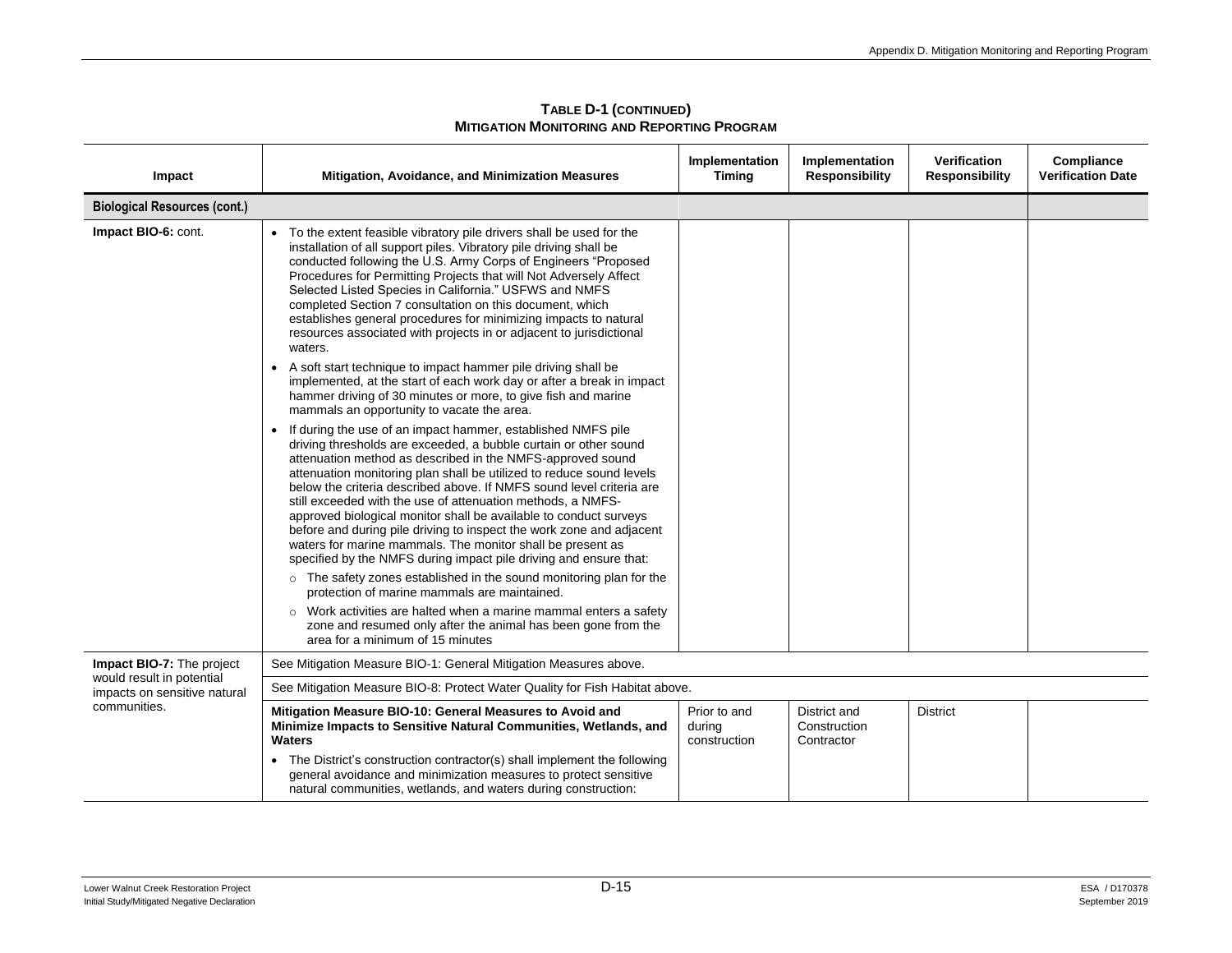| Impact                              | <b>Mitigation, Avoidance, and Minimization Measures</b>                                                                                                                                                                                                                                                                                                                                                                                                                                                                                                                                                                                                                                                                                                                                                                                                                                                                                                                         | Implementation<br><b>Timing</b>       | Implementation<br><b>Responsibility</b> | Verification<br><b>Responsibility</b>                                                                     | Compliance<br><b>Verification Date</b> |
|-------------------------------------|---------------------------------------------------------------------------------------------------------------------------------------------------------------------------------------------------------------------------------------------------------------------------------------------------------------------------------------------------------------------------------------------------------------------------------------------------------------------------------------------------------------------------------------------------------------------------------------------------------------------------------------------------------------------------------------------------------------------------------------------------------------------------------------------------------------------------------------------------------------------------------------------------------------------------------------------------------------------------------|---------------------------------------|-----------------------------------------|-----------------------------------------------------------------------------------------------------------|----------------------------------------|
| <b>Biological Resources (cont.)</b> |                                                                                                                                                                                                                                                                                                                                                                                                                                                                                                                                                                                                                                                                                                                                                                                                                                                                                                                                                                                 |                                       |                                         |                                                                                                           |                                        |
| Impact BIO-7: cont.                 | Work areas shall be delineated with stakes and flagging prior to<br>construction to avoid sensitive natural resources outside of the<br>project area. Any construction-related disturbance outside of these<br>boundaries, including driving, parking, temporary access, sampling<br>or testing, or storage of materials, shall be prohibited without explicit<br>approval of the District and biologist.                                                                                                                                                                                                                                                                                                                                                                                                                                                                                                                                                                       |                                       |                                         |                                                                                                           |                                        |
|                                     | The introduction of exotic plant species shall be avoided through<br>$\bullet$<br>physical or chemical removal and prevention. Measures to prevent<br>the introduction of exotic plants into the project site via vehicular<br>sources shall include vehicle cleaning for vehicles coming to the site<br>and leaving the site. Earthmoving equipment shall be cleaned prior<br>to transport to the project area. Weed-free rice straw or other<br>certified weed-free straw shall be used for erosion control.                                                                                                                                                                                                                                                                                                                                                                                                                                                                  |                                       |                                         |                                                                                                           |                                        |
|                                     | Construction equipment shall not be stored in sensitive natural<br>$\bullet$<br>communities, wetlands, or waters.                                                                                                                                                                                                                                                                                                                                                                                                                                                                                                                                                                                                                                                                                                                                                                                                                                                               |                                       |                                         |                                                                                                           |                                        |
|                                     | Only herbicides to be used will be USEPA certified for use<br>$\bullet$<br>in/adiacent to aquatic environments.                                                                                                                                                                                                                                                                                                                                                                                                                                                                                                                                                                                                                                                                                                                                                                                                                                                                 |                                       |                                         |                                                                                                           |                                        |
|                                     | Mitigation Measure BIO-11: Develop and Implement a Restoration<br><b>Monitoring and Adaptive Management Program</b><br>The District will develop and submit a Monitoring and Adaptive<br>Management Plan to be implemented during the monitoring period to<br>assure desired outcomes. The plan will be submitted to the CDFW.<br>Regional Water Quality Control Board, U.S. Army Corps of Engineers,<br>and BCDC prior to the start of construction. Elements of this plan shall<br>be based upon final project design and construction documents. The<br>plan shall include description of protocols for monitoring vegetation and<br>geomorphology to evaluate project performance, monitoring schedule,<br>performance criteria and thresholds that would trigger adaptive<br>management actions, and reporting. An annual report shall be prepared<br>and provided to the above-listed regulatory agencies in each year that<br>post-construction monitoring is conducted. | Prior to and<br>post-<br>construction | <b>District</b>                         | District, BCDC,<br><b>Regional Water</b><br>Board, U.S. Army<br>Corps of<br>Engineers, and<br><b>CDFW</b> |                                        |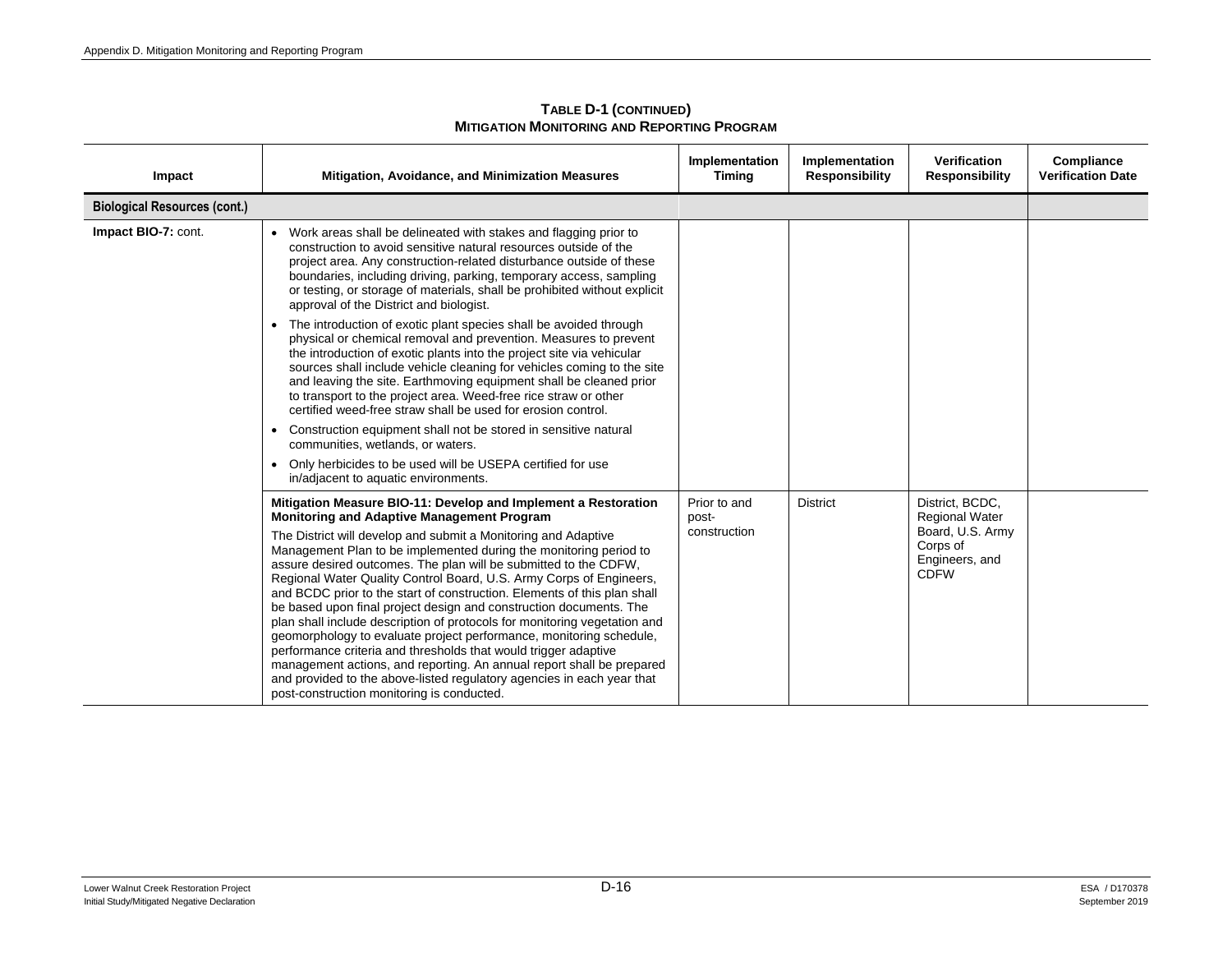| Impact                                                                                                                                                                                                                         | <b>Mitigation, Avoidance, and Minimization Measures</b>                                                                                                                                                                                                                                                                                                                                                                                                                                                                                                                                                                                                                                                                                                                                                                                                                                                                                                                                                                                                                                                                                                                                                                                                                                                                                                                                                                                                                                                                                                                                                                                                                                                                                                                                                                                              | Implementation<br><b>Timing</b> | Implementation<br><b>Responsibility</b>     | <b>Verification</b><br><b>Responsibility</b> | Compliance<br><b>Verification Date</b> |  |
|--------------------------------------------------------------------------------------------------------------------------------------------------------------------------------------------------------------------------------|------------------------------------------------------------------------------------------------------------------------------------------------------------------------------------------------------------------------------------------------------------------------------------------------------------------------------------------------------------------------------------------------------------------------------------------------------------------------------------------------------------------------------------------------------------------------------------------------------------------------------------------------------------------------------------------------------------------------------------------------------------------------------------------------------------------------------------------------------------------------------------------------------------------------------------------------------------------------------------------------------------------------------------------------------------------------------------------------------------------------------------------------------------------------------------------------------------------------------------------------------------------------------------------------------------------------------------------------------------------------------------------------------------------------------------------------------------------------------------------------------------------------------------------------------------------------------------------------------------------------------------------------------------------------------------------------------------------------------------------------------------------------------------------------------------------------------------------------------|---------------------------------|---------------------------------------------|----------------------------------------------|----------------------------------------|--|
| <b>Biological Resources (cont.)</b>                                                                                                                                                                                            |                                                                                                                                                                                                                                                                                                                                                                                                                                                                                                                                                                                                                                                                                                                                                                                                                                                                                                                                                                                                                                                                                                                                                                                                                                                                                                                                                                                                                                                                                                                                                                                                                                                                                                                                                                                                                                                      |                                 |                                             |                                              |                                        |  |
| Impact BIO-7: cont.                                                                                                                                                                                                            | Mitigation Measure BIO-12: Protection of Submerged Aquatic<br><b>Vegetation Fish Habitat</b><br>Prior to the start of construction or other habitat restoration and<br>conversion activities, a USFWS-approved biologist shall conduct a pre-<br>construction survey for submerged aquatic vegetation (SAV) (e.g., sago<br>pondweed) at the shoreline of the North Reach. Locations of SAV shall<br>be mapped in GIS, and the biologist shall establish an adequate buffer<br>area to exclude activities that would directly remove or alter the habitat<br>of, or result in indirect adverse impacts on, the SAV. Buffers shall be<br>shown on maps and construction drawings to ensure avoidance. If<br>construction work cannot avoid the SAV buffers, a biologist will be on<br>site during in-water work to ensure that the SAV is avoided. No<br>construction activity, including grading, will be allowed until the above<br>steps are completed. If direct impacts cannot be avoided, the District<br>shall consult with the CDFW to devise a plan for minimizing the impacts<br>by one or more of the following methods: 1) salvage and replant native<br>SAV at the same location following construction; 2) salvage and relocate<br>the native SAV to a suitable off-site location with long-term assurance of<br>site protection; 3) collect seeds or other propagules of native SAV for<br>reintroduction at the site or elsewhere; or 4) payment of fees in lieu of<br>preservation of individual native SAV plants, to be used for conservation<br>efforts elsewhere. In the event that non-native species of SAV are<br>impacted during construction, impacts would be offset using native<br>species such as sago pondweed (Stuckenia pectinata). Any native SAV<br>observed during surveys will be reported to the USFWS and CDFW. | Prior to<br>construction        | District and<br>USFWS-approved<br>biologist | District, USFWS,<br>and CDFW                 |                                        |  |
| Impact BIO-8: The project<br>would result in potential<br>impacts on wetlands and<br>other waters.                                                                                                                             | See Mitigation Measure BIO-1: General Mitigation Measures and BIO-10: General Measures to Avoid and Minimize Impacts to Sensitive Natural<br>Communities, Wetlands, and Waters above.                                                                                                                                                                                                                                                                                                                                                                                                                                                                                                                                                                                                                                                                                                                                                                                                                                                                                                                                                                                                                                                                                                                                                                                                                                                                                                                                                                                                                                                                                                                                                                                                                                                                |                                 |                                             |                                              |                                        |  |
| Impact BIO-9: The project<br>would result in potential<br>construction-related impacts<br>on movement of native<br>resident or migratory fish<br>species or established native<br>resident or migratory wildlife<br>corridors. | See Mitigation Measures BIO-1: General Mitigation Measures, BIO-3: Avoid and Minimize Impacts to Nesting Birds, Except Rails, BIO-4: Avoid and Minimize<br>Impacts to California Black Rail and Ridgway's Rail, BIO-7: Construction Work Window for Special Status Fish, and BIO-8: Protect Water Quality for Fish<br>Habitat above.                                                                                                                                                                                                                                                                                                                                                                                                                                                                                                                                                                                                                                                                                                                                                                                                                                                                                                                                                                                                                                                                                                                                                                                                                                                                                                                                                                                                                                                                                                                 |                                 |                                             |                                              |                                        |  |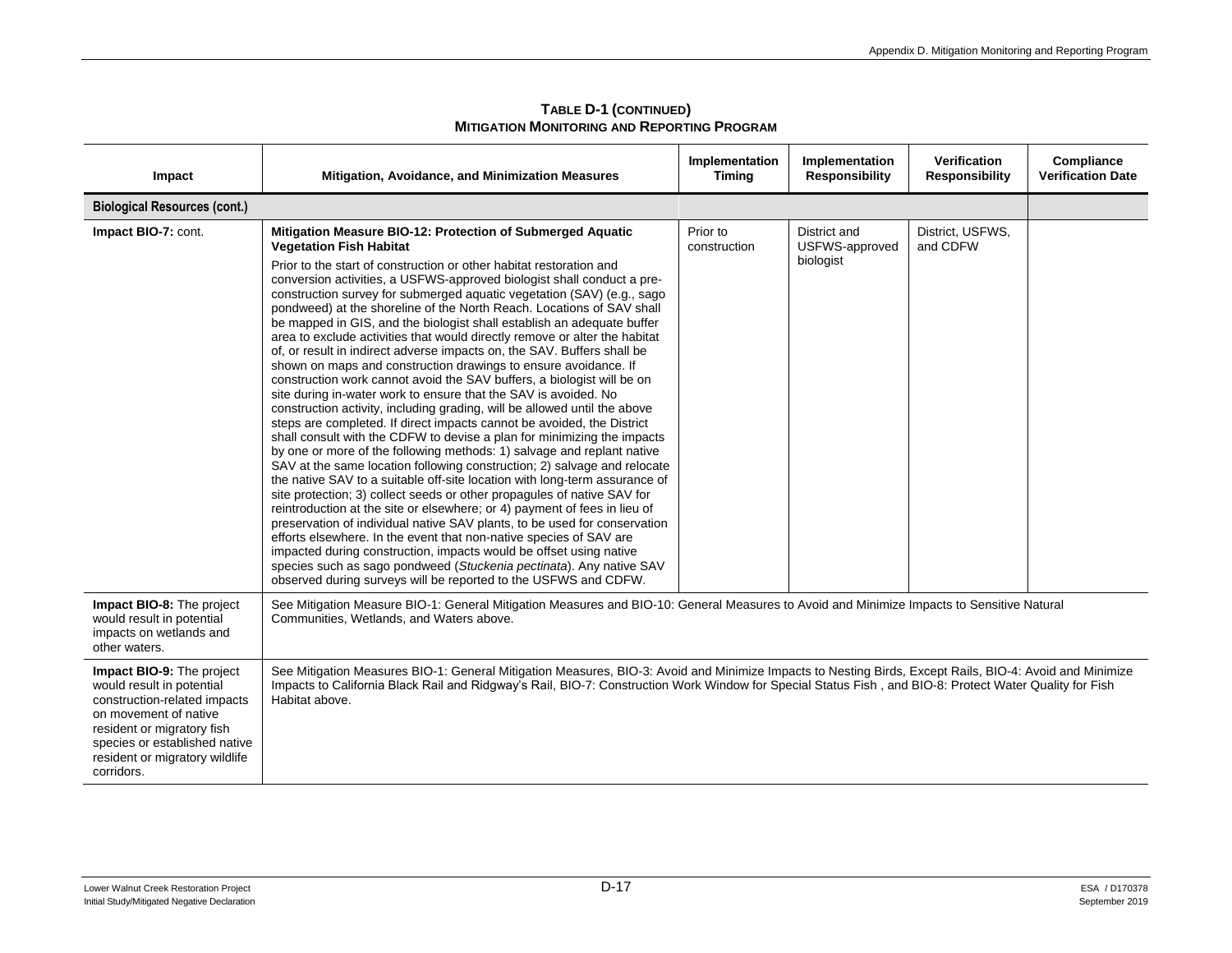| Impact                                                                                            | Mitigation, Avoidance, and Minimization Measures                                                                                                                                                                                                                                                                                                                                                                                                                                                                                                                                                                                                                                                                                                                                                                                                                                                                                                                                                                                                                                                                                                       | Implementation<br><b>Timing</b> | Implementation<br><b>Responsibility</b>                                                                  | <b>Verification</b><br><b>Responsibility</b>   | Compliance<br><b>Verification Date</b> |
|---------------------------------------------------------------------------------------------------|--------------------------------------------------------------------------------------------------------------------------------------------------------------------------------------------------------------------------------------------------------------------------------------------------------------------------------------------------------------------------------------------------------------------------------------------------------------------------------------------------------------------------------------------------------------------------------------------------------------------------------------------------------------------------------------------------------------------------------------------------------------------------------------------------------------------------------------------------------------------------------------------------------------------------------------------------------------------------------------------------------------------------------------------------------------------------------------------------------------------------------------------------------|---------------------------------|----------------------------------------------------------------------------------------------------------|------------------------------------------------|----------------------------------------|
| <b>Cultural Resources</b>                                                                         |                                                                                                                                                                                                                                                                                                                                                                                                                                                                                                                                                                                                                                                                                                                                                                                                                                                                                                                                                                                                                                                                                                                                                        |                                 |                                                                                                          |                                                |                                        |
| Impact CUL-1: The project<br>would result in potential<br>impacts on archaeological<br>resources. | Mitigation Measure CUL-1: Cultural Resources Training and<br>Inadvertent Discovery of Archaeological Resources or Tribal<br><b>Cultural Resources</b><br>Prior to authorization to proceed, a Secretary of the Interior-qualified<br>archaeologist will conduct a training program for all construction and<br>field workers involved in site disturbance. On-site personnel shall attend<br>a mandatory pre-project training that will outline the general<br>archaeological sensitivity of the area and the procedures to follow in the<br>event an archaeological resource and/or human remains are<br>inadvertently discovered.                                                                                                                                                                                                                                                                                                                                                                                                                                                                                                                    | Prior to<br>construction        | District and<br>Secretary of the<br>Interior-qualified<br>archaeologist                                  | <b>District</b>                                |                                        |
|                                                                                                   | If prehistoric or historic-era archaeological resources or tribal cultural<br>resources are encountered by construction personnel during project<br>implementation, all construction activities within 100 feet shall halt and<br>the contractor shall notify the Contra Costa County Flood Control &<br>Water Conservation District (District). Prehistoric archaeological<br>materials might include obsidian and chert flaked-stone tools (e.g.,<br>projectile points, knives, scrapers) or toolmaking debris; culturally<br>darkened soil ("midden") containing heat-affected rocks, artifacts, or<br>shellfish remains; and stone milling equipment (e.g., mortars, pestles,<br>handstones, or milling slabs); battered stone tools, such as<br>hammerstones and pitted stones. Historic-era materials might include<br>stone, concrete, or adobe footings and walls; filled wells or privies; and<br>deposits of metal, glass, and/or ceramic refuse.                                                                                                                                                                                            | During<br>construction          | District, Secretary<br>of the Interior-<br>qualified<br>archaeologist, and<br>Construction<br>Contractor | <b>District</b>                                |                                        |
|                                                                                                   | The District shall retain a Secretary of the Interior-qualified archaeologist<br>to inspect the findings within 24 hours of discovery. If it is determined<br>that the project could damage a historical resource as defined by CEQA,<br>construction shall cease in an area determined by the archaeologist until<br>a mitigation plan has been prepared, approved by the District, and<br>implemented to the satisfaction of the archaeologist (and Native<br>American representative if the resource is prehistoric). In consultation<br>with the District, the archaeologist (and Native American representative<br>if the resources is prehistoric) shall determine when construction can<br>commence.<br>The mitigation plan shall recommend preservation in place, as a<br>preference, or, if preservation in place is not feasible, data recovery<br>through excavation. If preservation in place is feasible, this may be<br>accomplished through one of the following means: (1) modifying the<br>construction plan to avoid the resource; (2) incorporating the resource<br>within open space; (3) capping and covering the resource before | During<br>construction          | District and<br>Secretary of the<br>Interior-qualified<br>archaeologist                                  | District, Native<br>American<br>representative |                                        |

**TABLE D-1 (CONTINUED) MITIGATION MONITORING AND REPORTING PROGRAM**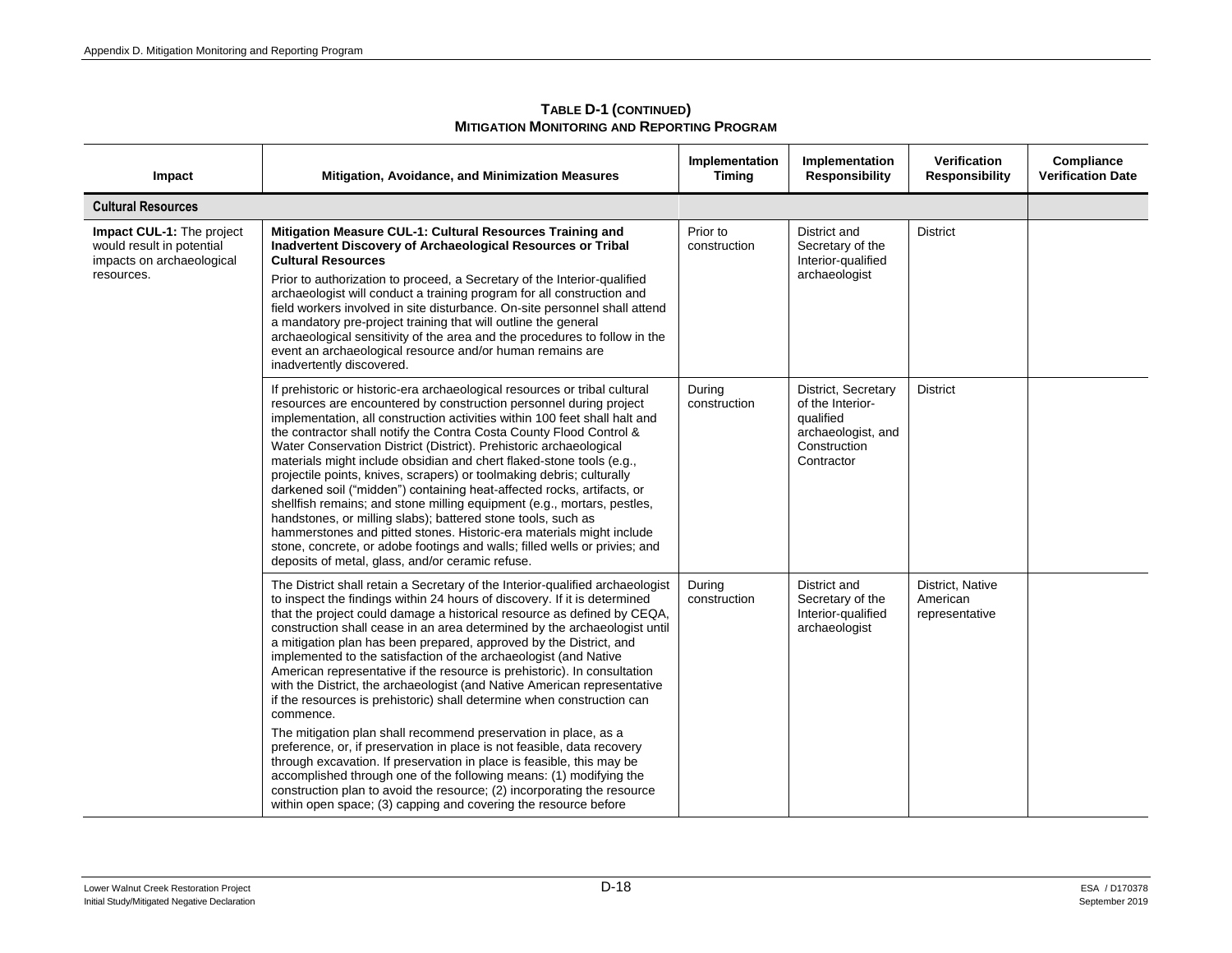| Impact                                                                                                                         | Mitigation, Avoidance, and Minimization Measures                                                                                                                                                                                                                                                                                                                                                                                                                                                                                                                                                                                                                                                                                                                                                                                                                                                                                                                                                                                                                                                                                                                       | Implementation<br><b>Timing</b>        | Implementation<br><b>Responsibility</b>                                                                    | <b>Verification</b><br><b>Responsibility</b>                                   | Compliance<br><b>Verification Date</b> |
|--------------------------------------------------------------------------------------------------------------------------------|------------------------------------------------------------------------------------------------------------------------------------------------------------------------------------------------------------------------------------------------------------------------------------------------------------------------------------------------------------------------------------------------------------------------------------------------------------------------------------------------------------------------------------------------------------------------------------------------------------------------------------------------------------------------------------------------------------------------------------------------------------------------------------------------------------------------------------------------------------------------------------------------------------------------------------------------------------------------------------------------------------------------------------------------------------------------------------------------------------------------------------------------------------------------|----------------------------------------|------------------------------------------------------------------------------------------------------------|--------------------------------------------------------------------------------|----------------------------------------|
| <b>Cultural Resources (cont.)</b>                                                                                              |                                                                                                                                                                                                                                                                                                                                                                                                                                                                                                                                                                                                                                                                                                                                                                                                                                                                                                                                                                                                                                                                                                                                                                        |                                        |                                                                                                            |                                                                                |                                        |
| Impact CUL-1: cont.                                                                                                            | building appropriate facilities on the resource site; or (4) deeding<br>resource site into a permanent conservation easement. If preservation<br>in place is not feasible, a qualified archaeologist shall prepare and<br>implement a detailed treatment plan to recover the scientifically<br>consequential information from and about the resource, which shall be<br>reviewed and approved by the District (and Native American<br>representative) prior to any excavation at the resource. Treatment for<br>most resources would consist of (but would not necessarily be not<br>limited to) sample excavation, artifact collection, site documentation,<br>and historical research, with the aim to target the recovery of important<br>scientific data contained in the portion(s) of the significant resource to<br>be impacted by the project. The treatment plan shall include provisions<br>for analysis of data in a regional context, reporting of results within a<br>timely manner, curation of artifacts and data at an approved facility, and<br>dissemination of reports to local and state repositories, libraries, and<br>interested professionals. |                                        |                                                                                                            |                                                                                |                                        |
| Impact CUL-2: The project<br>would result in potential<br>impacts on archaeological<br>resources.                              | Mitigation Measure CUL-2: Inadvertent Discovery of Human<br><b>Remains</b><br>If human remains are encountered by construction personnel during<br>project implementation, all construction activities within 100 feet shall<br>halt and the contractor shall notify the District. The District shall contact<br>the Contra Costa County Coroner. The Native American Heritage<br>Commission (NAHC) will be contacted within 24 hours if the Coroner<br>determines that the remains are Native American. The NAHC will then<br>identify the person or persons it believes to be the most likely<br>descendant from the deceased Native American, who in turn would<br>make recommendations to the District for the appropriate means of<br>treating the human remains and any associated funerary objects.                                                                                                                                                                                                                                                                                                                                                             | During<br>construction                 | District and<br>Construction<br>contractor, Contra<br><b>Costa County</b><br>Coroner                       | District, Contra<br><b>Costa County</b><br>Coroner, and<br><b>NAHC</b>         |                                        |
| <b>Hazards and Hazardous Materials</b>                                                                                         |                                                                                                                                                                                                                                                                                                                                                                                                                                                                                                                                                                                                                                                                                                                                                                                                                                                                                                                                                                                                                                                                                                                                                                        |                                        |                                                                                                            |                                                                                |                                        |
| Impact HAZ-1: The project<br>would result in potential<br>impacts exposure of public<br>and workers to hazardous<br>materials. | Mitigation Measure HAZ-1: Prepare and Implement a Hazardous<br><b>Materials Dewatering and Management Plan</b><br>The project proponent or its contractor(s) shall develop and implement a<br>Hazardous Materials Dewatering and Management Plan establishing<br>procedures to manage potentially contaminated fluids encountered as<br>part of the construction of the project to minimize potential impacts to<br>the public or environment from hazardous materials. The Plan shall<br>identify proper protocols to test and handle potentially hazardous<br>materials. The Plan shall identify potential licensed disposal facilities                                                                                                                                                                                                                                                                                                                                                                                                                                                                                                                              | Prior to and<br>during<br>construction | District, Central<br>Contra Costa<br><b>County Sanitary</b><br>District, and<br>Construction<br>Contractor | District, Central<br>Contra Costa<br><b>County Sanitary</b><br><b>District</b> |                                        |